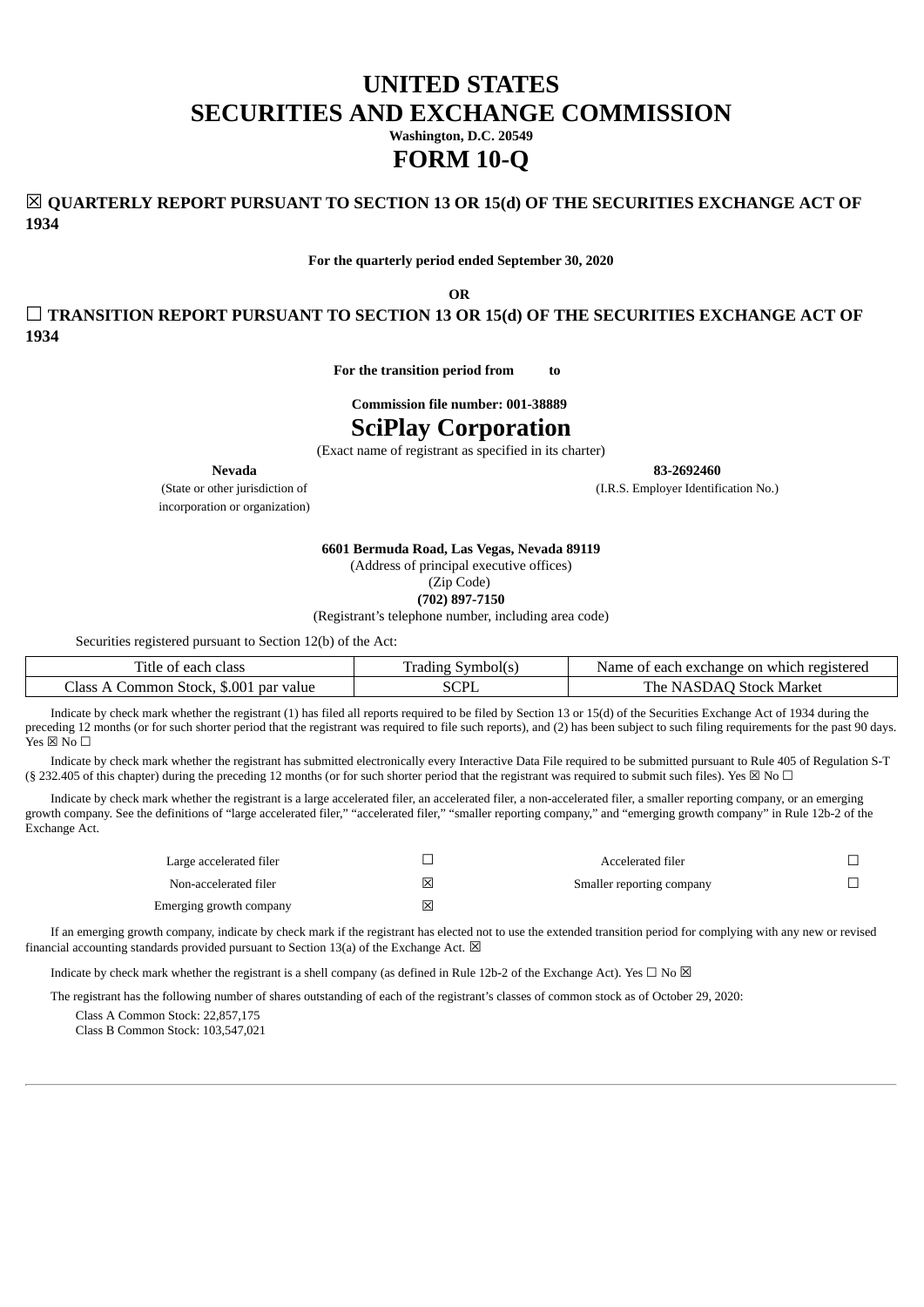# **SCIPLAY CORPORATION INDEX TO FINANCIAL INFORMATION AND OTHER INFORMATION THREE AND NINE MONTHS ENDED SEPTEMBER 30, 2020**

|         |                                                                                                                                                                 | Page             |
|---------|-----------------------------------------------------------------------------------------------------------------------------------------------------------------|------------------|
| PART I. | <b>FINANCIAL INFORMATION</b>                                                                                                                                    |                  |
|         | Item 1. Condensed Consolidated Financial Statements (unaudited)                                                                                                 | $\overline{5}$   |
|         | Consolidated Statements of Income for the Three and Nine Months Ended September 30, 2020 and 2019                                                               | $\overline{5}$   |
|         | Consolidated Statements of Comprehensive Income for the Three and Nine Months Ended September 30, 2020 and 2019                                                 | $6 \overline{6}$ |
|         | Condensed Consolidated Balance Sheets as of September 30, 2020 and December 31, 2019                                                                            | $\overline{Z}$   |
|         | Consolidated Statements of Changes in Stockholder's Equity/Accumulated Net Parent Investment for the Three and Nine Months<br>Ended September 30, 2020 and 2019 | 8                |
|         | Condensed Consolidated Statements of Cash Flows for the Nine Months Ended September 30, 2020 and 2019                                                           | 10               |
|         | <b>Notes to Condensed Consolidated Financial Statements</b>                                                                                                     | 11               |
|         | Item 2. Management's Discussion and Analysis of Financial Condition and Results of Operations                                                                   | <u>18</u>        |
|         | Item 3. Quantitative and Qualitative Disclosures About Market Risk                                                                                              | 26               |
|         | Item 4. Controls and Procedures                                                                                                                                 | 26               |
|         | PART II. OTHER INFORMATION                                                                                                                                      |                  |
|         | Item 1. Legal Proceedings                                                                                                                                       | 26               |
|         | Item 1A. Risk Factors                                                                                                                                           | 26               |
|         | Item 2. Unregistered Sales of Equity Securities and Use of Proceeds                                                                                             | 27               |
|         | Item 3. Defaults Upon Senior Securities                                                                                                                         | 27               |
|         | Item 4. Mine Safety Disclosures                                                                                                                                 | 27               |
|         | Item 5. Other Information                                                                                                                                       | 27               |
|         | Item 6. Exhibits                                                                                                                                                | 28               |
|         |                                                                                                                                                                 |                  |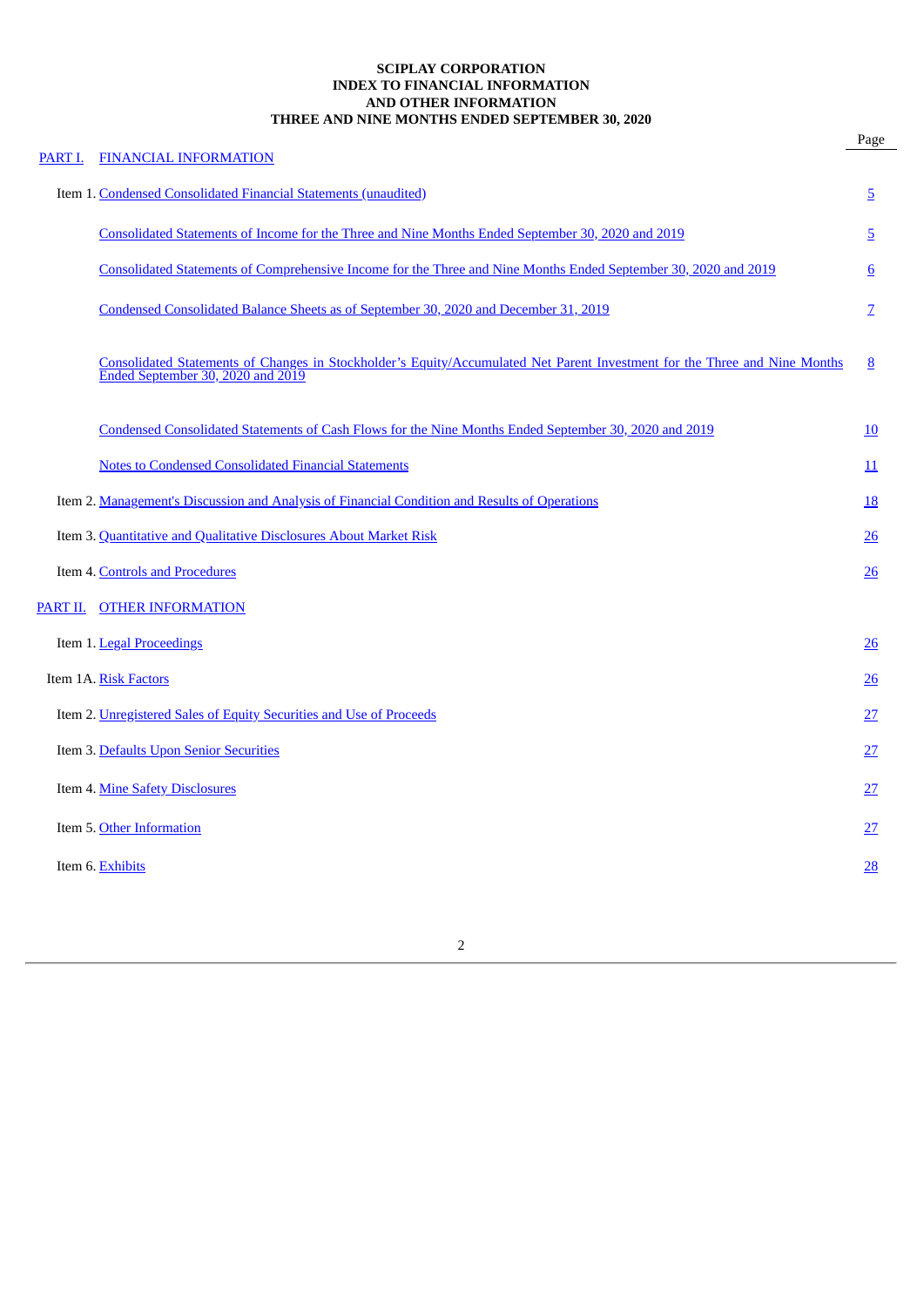# **FORWARD-LOOKING STATEMENTS**

Throughout this Quarterly Report on Form 10-Q, we make "forward-looking statements" within the meaning of the U.S. Private Securities Litigation Reform Act of 1995. Forward-looking statements describe future expectations, plans, results or strategies and can often be identified by the use of terminology such as "may," "will," "estimate," "intend," "plan," "continue," "believe," "expect," "anticipate," "target," "should," "could," "potential," "opportunity," "goal," or similar terminology. The forward-looking statements contained in this Quarterly Report on Form 10-Q are generally located in the material set forth under the heading "Management's Discussion and Analysis of Financial Condition and Results of Operations" but may be found in other locations as well. These statements are based upon management's current expectations, assumptions and estimates and are not guarantees of timing, future results or performance. Therefore, you should not rely on any of these forward-looking statements as predictions of future events. Actual results may differ materially from those contemplated in these statements due to a variety of risks and uncertainties and other factors, including, among other things:

- the impact of the COVID-19 pandemic and any resulting social, political, economic and financial complications;
- our ability to attract and retain players:
- our reliance on third-party platforms;
- our dependence on the optional purchases of coins, chips and cards to supplement the availability of periodically offered free coins, chips and cards;
- dependence on skilled employees with creative and technical backgrounds;
- expectations of growth in total consumer spending on social gaming, including social casino gaming;
- our dependence on certain key providers;
- natural events and health crises that disrupt our operations or those of our providers or suppliers;
- U.S. and international economic and industry conditions;
- stock price volatility;
- our ability to continue to launch and enhance games that attract and retain a significant number of paying players;
- our reliance on a small percentage of our players for nearly all of our revenue;
- our ability to adapt to, and offer games that keep pace with, changing technology and evolving industry standards;
- competition;
- the impact of legal and regulatory restrictions on our business, including significant opposition in some jurisdictions to interactive social gaming, including social casino gaming, and how such opposition could lead these jurisdictions to adopt legislation or impose a regulatory framework to govern interactive social gaming or social casino gaming specifically, and how this could result in a prohibition on interactive social gaming or social casino gaming altogether, restrict our ability to advertise our games, or substantially increase our costs to comply with these regulations;
- laws and government regulations, both foreign and domestic, including those relating to our parent, Scientific Games Corporation, and to data privacy and security, including with respect to the collection, storage, use, transmission, sharing and protection of personal information and other consumer data, and those laws and regulations that affect companies conducting business on the internet, including ours;
- the continuing evolution of the scope of data privacy and security regulations, and our belief that the adoption of increasingly restrictive regulations in this area is likely within the U.S. and other jurisdictions;
- our ability to use the intellectual property rights of our parent, Scientific Games Corporation, and other third parties, including the third-party intellectual property rights licensed to Scientific Games Corporation, under our intellectual property license agreement ("IP License Agreement") with our parent;
- protection of our proprietary information and intellectual property, inability to license third-party intellectual property and the intellectual property rights of others;
	- 3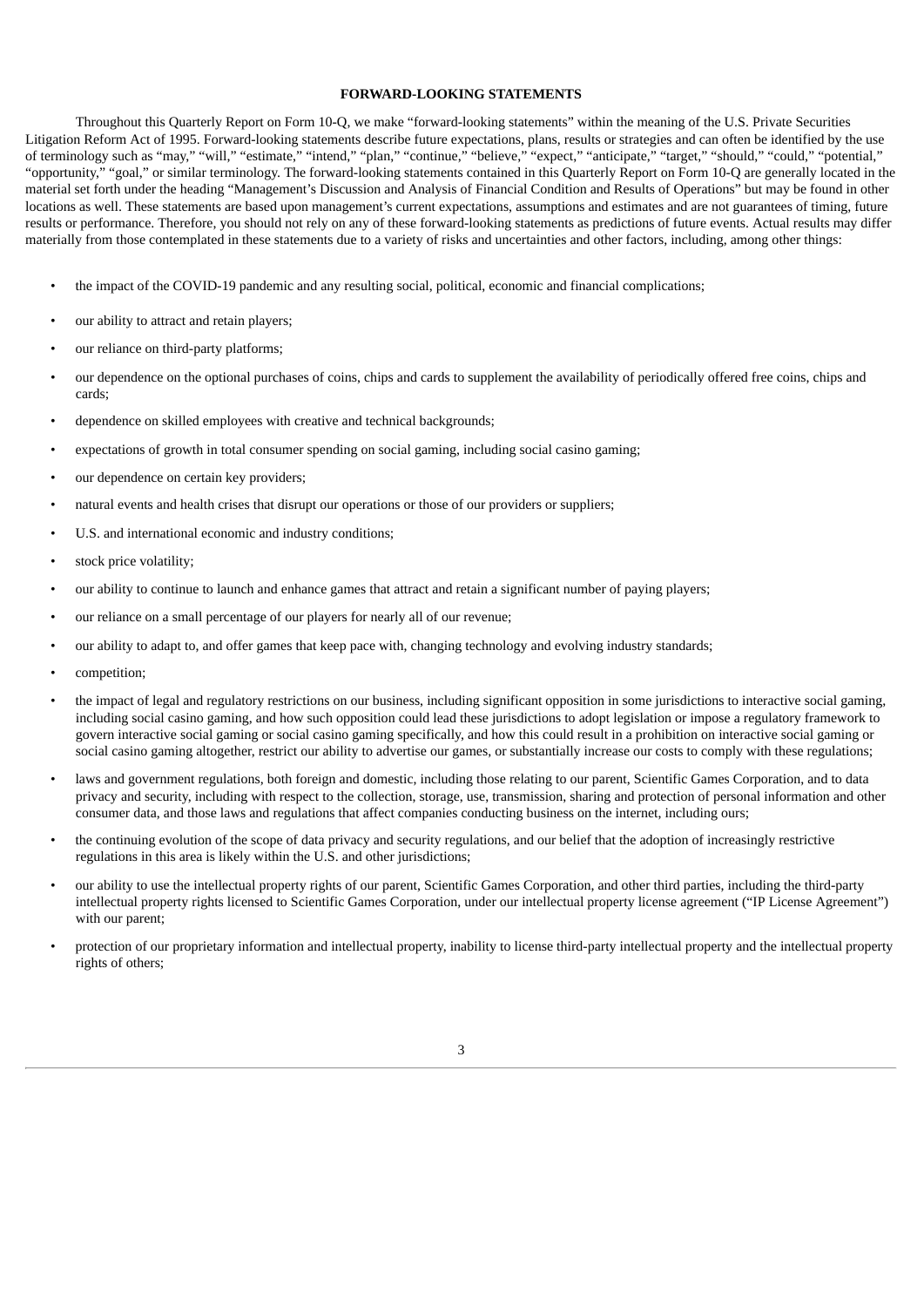- security and integrity of our games and systems;
- security breaches, cyber-attacks or other privacy or data security incidents, challenges or disruptions;
- reliance on or failures in information technology and other systems;
- our ability to complete acquisitions and integrate businesses successfully;
- our ability to pursue and execute new business initiatives;
- fluctuations in our results due to seasonality and other factors;
- risks related to foreign operations, including the complexity of foreign laws, regulations and markets; the uncertainty of enforcement of remedies in foreign jurisdictions; the effect of currency exchange rate fluctuations; the impact of foreign labor laws and disputes; the ability to attract and retain key personnel in foreign jurisdictions; the economic, tax and regulatory policies of local governments; and compliance with applicable antimoney laundering, anti-bribery and anti-corruption laws;
- changes in tax laws or tax rulings, or the examination of our tax positions;
- the discontinuation or replacement of LIBOR, which may adversely affect interest rates;
- litigation and other liabilities relating to our business, including litigation and liabilities relating to consumer protection, gambling-related matters, employee matters, alleged service and system malfunctions, alleged intellectual property infringement and claims relating to our contracts, licenses and strategic investments;
- restrictions and covenants in debt agreements, including those that could result in acceleration of the maturity of our indebtedness;
- failure to maintain adequate internal control over financial reporting;
- influence of certain stockholders, including decisions that may conflict with the interests of other stockholders;
- our ability to achieve some or all of the anticipated benefits of being a standalone public company; and
- our dependence on distributions from SciPlay Parent Company, LLC ("SciPlay Parent LLC") to pay our taxes and expenses, including substantial payments we will be required to make under the Tax Receivable Agreement (the "TRA").

Additional information regarding risks and uncertainties and other factors that could cause actual results to differ materially from those contemplated in forward-looking statements is included from time to time in our filings with the SEC, including under "Risk Factors" in Part II, Item 1A of this Quarterly Report on Form 10-Q and Part I, Item 1A "Risk Factors" in our 2019 Annual Report on Form 10-K filed with the SEC on February 18, 2020 (the "2019 Form 10-K"). Forward-looking statements speak only as of the date they are made and, except for our ongoing obligations under the U.S. federal securities laws, we undertake no and expressly disclaim any obligation to publicly update any forward-looking statements whether as a result of new information, future events or otherwise.

<span id="page-3-0"></span>This Quarterly Report on Form 10-Q may contain references to industry market data and certain industry forecasts. Industry market data and industry forecasts are obtained from publicly available information and industry publications. Industry publications generally state that the information contained therein has been obtained from sources believed to be reliable, but that the accuracy and completeness of that information is not guaranteed. Although we believe industry information to be accurate, it is not independently verified by us and we do not make any representation as to the accuracy of that information. In general, we believe there is less publicly available information concerning international social gaming industries than the same industries in the U.S. Some data is also based on our good faith estimates, which are derived from our review of internal surveys or data, as well as the independent sources referenced above. Assumptions and estimates of our and our industry's future performance are necessarily subject to a high degree of uncertainty and risk due to a variety of factors, including those described under "Risk Factors" in Part II, Item 1A of this Quarterly Report on Form 10-Q and Part I, Item 1A "Risk Factors" in our 2019 Form 10-K. These and other factors could cause future performance to differ materially from our assumptions and estimates.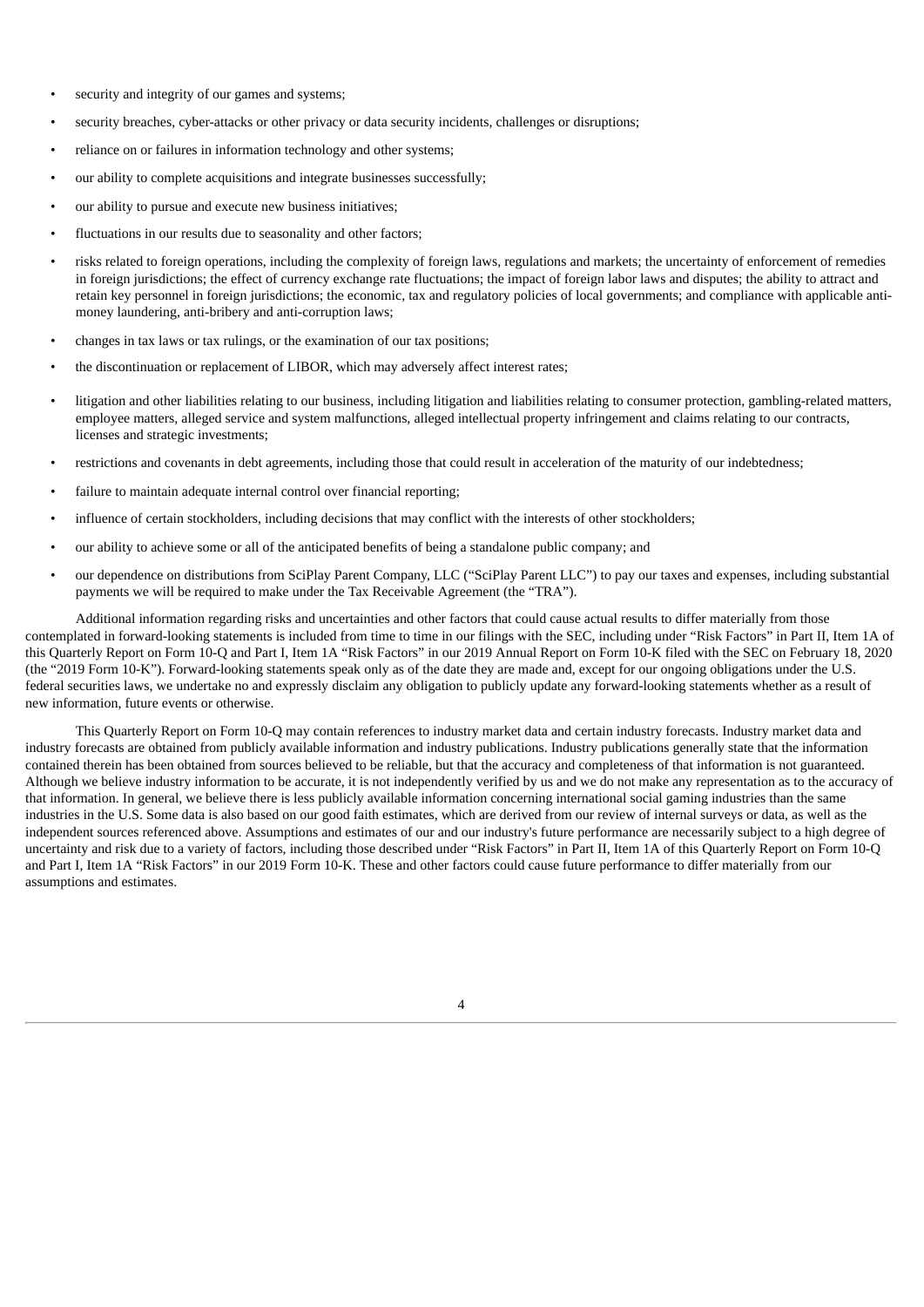# **SCIPLAY CORPORATION CONSOLIDATED STATEMENTS OF INCOME (Unaudited, in millions, except per share amounts)**

<span id="page-4-1"></span><span id="page-4-0"></span>

|                                                                                             | <b>Three Months Ended</b><br>September 30, |            |                           |            | <b>Nine Months Ended</b><br>September 30, |       |  |  |
|---------------------------------------------------------------------------------------------|--------------------------------------------|------------|---------------------------|------------|-------------------------------------------|-------|--|--|
|                                                                                             | 2020                                       | 2019       |                           | 2020       |                                           | 2019  |  |  |
| Revenue                                                                                     | \$<br>151.2 \$                             | $116.4$ \$ |                           | $435.1$ \$ |                                           | 352.9 |  |  |
| Operating expenses:                                                                         |                                            |            |                           |            |                                           |       |  |  |
| Cost of revenue <sup>(1)</sup>                                                              | 48.0                                       | 36.9       |                           | 138.5      |                                           | 123.1 |  |  |
| Sales and marketing <sup>(1)</sup>                                                          | 33.7                                       | 32.9       |                           | 97.0       |                                           | 98.4  |  |  |
| General and administrative $(1)$                                                            | 21.3                                       | 9.8        |                           | 46.7       |                                           | 31.2  |  |  |
| Research and development <sup>(1)</sup>                                                     | 8.8                                        | 6.3        |                           | 24.3       |                                           | 18.1  |  |  |
| Depreciation and amortization                                                               | 2.7                                        | 1.7        |                           | 6.9        |                                           | 5.2   |  |  |
| Restructuring and other                                                                     | 0.2                                        | 0.2        |                           | 1.7        |                                           | 2.4   |  |  |
| Operating income                                                                            | 36.5                                       | 28.6       |                           | 120.0      |                                           | 74.5  |  |  |
| Other (expense) income, net                                                                 | (0.2)                                      | (0.4)      |                           | 0.9        |                                           | (2.4) |  |  |
| Net income before income taxes                                                              | 36.3                                       | 28.2       |                           | 120.9      |                                           | 72.1  |  |  |
| Income tax expense                                                                          | 1.2                                        | 3.2        |                           | 5.9        |                                           | 7.2   |  |  |
| Net income                                                                                  | 35.1                                       | 25.0       |                           | 115.0      |                                           | 64.9  |  |  |
| Less: Net income attributable to the noncontrolling interest                                | 29.6                                       | 23.0       |                           | 98.5       |                                           | 36.9  |  |  |
| Net income attributable to SciPlay                                                          | \$<br>5.5                                  | \$<br>2.0  | $\boldsymbol{\mathsf{S}}$ | 16.5       | \$                                        | 28.0  |  |  |
| Basic and diluted net income attributable to SciPlay per share <sup>(2)</sup> :             |                                            |            |                           |            |                                           |       |  |  |
| <b>Basic</b>                                                                                | \$<br>0.24                                 | \$<br>0.09 | \$                        | 0.72       | \$                                        | 0.33  |  |  |
| <b>Diluted</b>                                                                              | \$<br>0.23                                 | \$<br>0.09 | \$                        | 0.69       | \$                                        | 0.33  |  |  |
|                                                                                             |                                            |            |                           |            |                                           |       |  |  |
| Weighted average number of shares of Class A common stock used in per<br>share calculation: |                                            |            |                           |            |                                           |       |  |  |
| <b>Basic shares</b>                                                                         | 22.8                                       | 22.7       |                           | 22.8       |                                           | 22.7  |  |  |
| Diluted shares                                                                              | 24.1                                       | 22.7       |                           | 24.0       |                                           | 22.7  |  |  |

<span id="page-4-2"></span>(1) Excludes depreciation and amortization.<br>(2) For the nine months ended September 30, 2019 basic and diluted earnings per share and weighted average shares of Class A common stock is applicable only for the period<br>from M

See accompanying notes to condensed consolidated financial statements.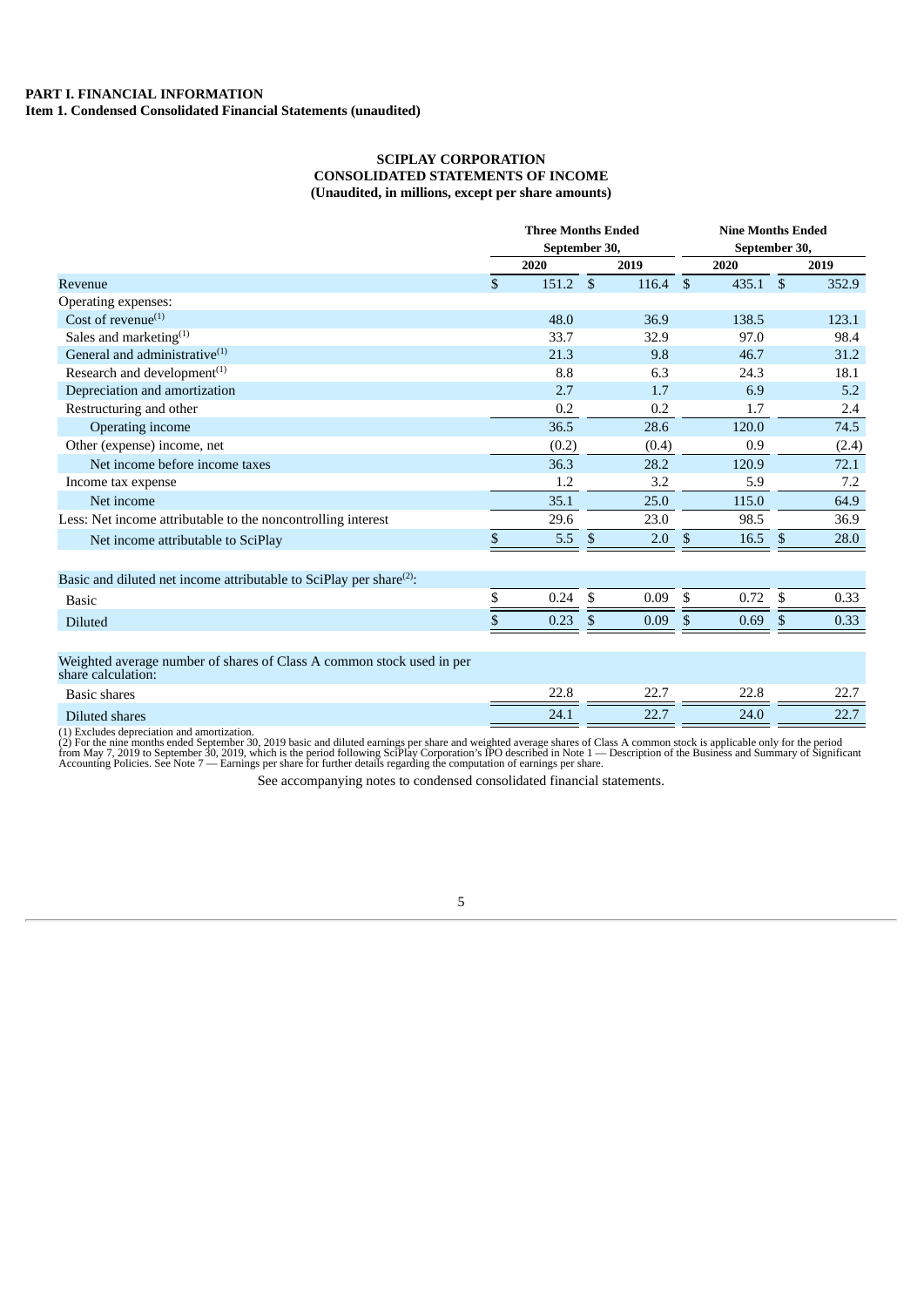# **SCIPLAY CORPORATION CONSOLIDATED STATEMENTS OF COMPREHENSIVE INCOME (Unaudited, in millions)**

|                                                                           | <b>Three Months Ended</b><br>September 30, |                |    |                                   |  | <b>Nine Months Ended</b><br>September 30, |      |      |  |
|---------------------------------------------------------------------------|--------------------------------------------|----------------|----|-----------------------------------|--|-------------------------------------------|------|------|--|
|                                                                           | 2020<br>2019<br>2020                       |                |    | 2019                              |  |                                           |      |      |  |
| Net income                                                                |                                            | 35.1           | -S | 25.0                              |  | 115.0                                     | - \$ | 64.9 |  |
| Other comprehensive income:                                               |                                            |                |    |                                   |  |                                           |      |      |  |
| Foreign currency translation (loss) gain, net of tax                      |                                            | (0.3)          |    | 0.6                               |  | (0.2)                                     |      | 2.8  |  |
| Total comprehensive income                                                |                                            | 34.8           |    | 25.6                              |  | 114.8                                     |      | 67.7 |  |
| Less: comprehensive income attributable to the<br>noncontrolling interest |                                            | 29.4           |    | 23.5                              |  | 98.4                                      |      | 37.7 |  |
| Comprehensive income attributable to SciPlay                              |                                            | 5.4            | -S | 2.1                               |  | 16.4                                      | - 56 | 30.0 |  |
|                                                                           |                                            | $-11.1 - 1.01$ |    | the control of the control of the |  |                                           |      |      |  |

<span id="page-5-0"></span>See accompanying notes to condensed consolidated financial statements.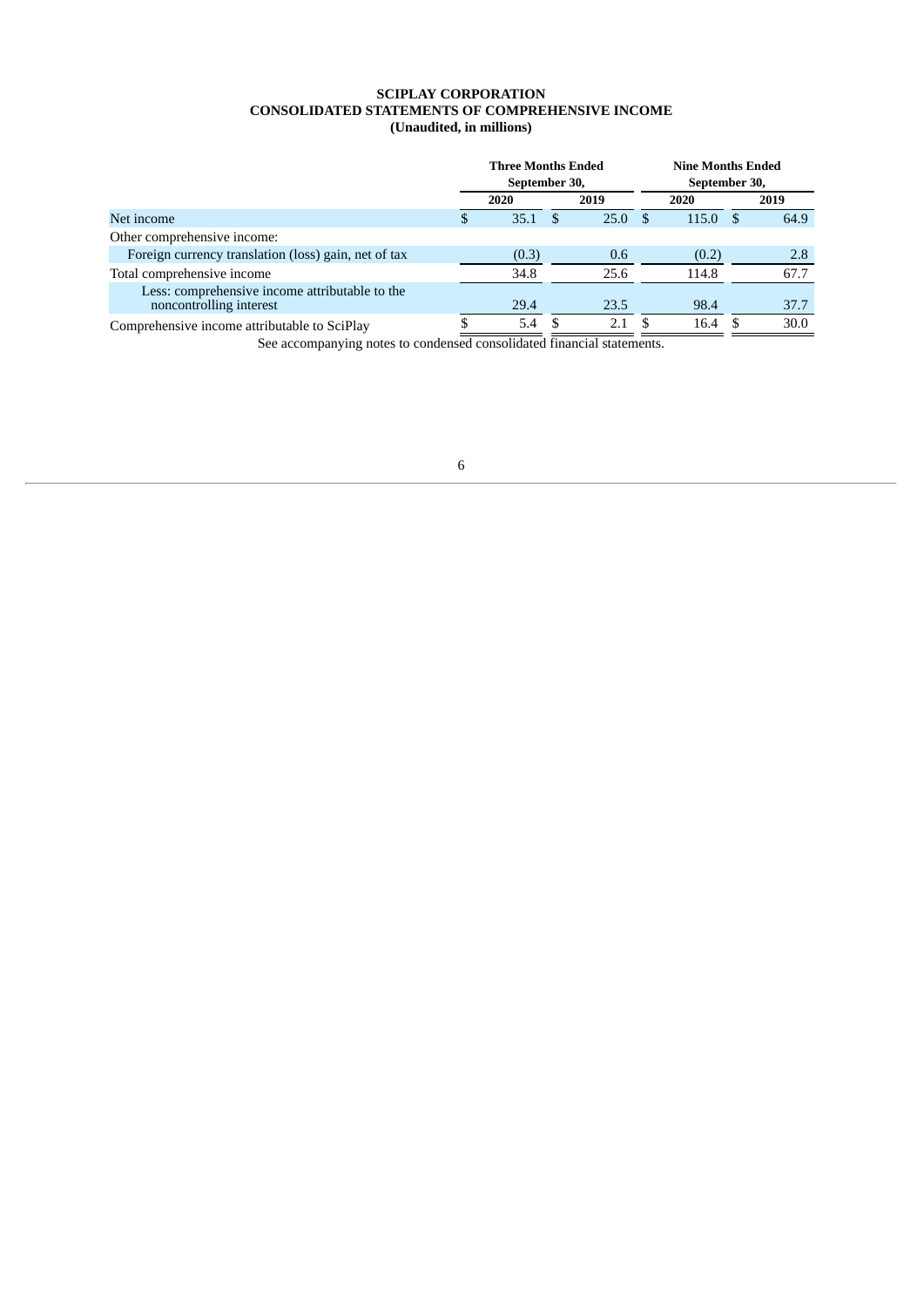# **SCIPLAY CORPORATION CONDENSED CONSOLIDATED BALANCE SHEETS (Unaudited, in millions, except par value)**

|                                                                                                                                                                                           |                |                    | As of |                          |  |  |
|-------------------------------------------------------------------------------------------------------------------------------------------------------------------------------------------|----------------|--------------------|-------|--------------------------|--|--|
|                                                                                                                                                                                           |                | September 30, 2020 |       | <b>December 31, 2019</b> |  |  |
| <b>ASSETS</b>                                                                                                                                                                             |                |                    |       |                          |  |  |
| Current assets:                                                                                                                                                                           |                |                    |       |                          |  |  |
| Cash and cash equivalents                                                                                                                                                                 | \$             | 210.3              | \$    | 110.6                    |  |  |
| Accounts receivable, net                                                                                                                                                                  |                | 49.6               |       | 32.1                     |  |  |
| Prepaid expenses and other current assets                                                                                                                                                 |                | 6.4                |       | 4.3                      |  |  |
| Total current assets                                                                                                                                                                      |                | 266.3              |       | 147.0                    |  |  |
| Property and equipment, net                                                                                                                                                               |                | 4.7                |       | 4.6                      |  |  |
| Operating lease right-of-use assets                                                                                                                                                       |                | 8.7                |       | 6.0                      |  |  |
| Goodwill                                                                                                                                                                                  |                | 127.0              |       | 120.7                    |  |  |
| Intangible assets and software, net                                                                                                                                                       |                | 28.8               |       | 17.0                     |  |  |
| Deferred income taxes and other assets                                                                                                                                                    |                | 84.0               |       | 89.3                     |  |  |
| <b>Total assets</b>                                                                                                                                                                       | \$             | 519.5              | \$    | 384.6                    |  |  |
| <b>LIABILITIES AND STOCKHOLDERS' EQUITY</b>                                                                                                                                               |                |                    |       |                          |  |  |
| Current liabilities:                                                                                                                                                                      |                |                    |       |                          |  |  |
| Accounts payable                                                                                                                                                                          | $\mathfrak{S}$ | 22.8               | \$    | 12.8                     |  |  |
| <b>Accrued liabilities</b>                                                                                                                                                                |                | 17.1               |       | 13.7                     |  |  |
| Due to affiliate                                                                                                                                                                          |                | 2.6                |       | 2.7                      |  |  |
| Total current liabilities                                                                                                                                                                 |                | 42.5               |       | 29.2                     |  |  |
| <b>Operating lease liabilities</b>                                                                                                                                                        |                | 7.8                |       | 5.2                      |  |  |
| Liabilities under TRA                                                                                                                                                                     |                | 67.3               |       | 72.7                     |  |  |
| <b>Other liabilities</b>                                                                                                                                                                  |                | 6.6                |       |                          |  |  |
| <b>Total liabilities</b>                                                                                                                                                                  |                | 124.2              |       | 107.1                    |  |  |
| Commitments and contingencies (see Note 8)                                                                                                                                                |                |                    |       |                          |  |  |
| Stockholders' equity:                                                                                                                                                                     |                |                    |       |                          |  |  |
| Class A common stock, par value \$0.001 per share - 625.0 shares authorized, 22.8 issued and<br>outstanding as of September 30, 2020, 22.7 issued and outstanding as of December 31, 2019 |                |                    |       |                          |  |  |
| Class B common stock, par value \$0.001 per share - 130.0 shares authorized, 103.5 issued and<br>outstanding as of September 30, 2020 and December 31, 2019                               |                | 0.1                |       | 0.1                      |  |  |
| Additional paid-in capital                                                                                                                                                                |                | 44.7               |       | 41.7                     |  |  |
| Retained earnings                                                                                                                                                                         |                | 28.5               |       | 12.0                     |  |  |
| Accumulated other comprehensive income                                                                                                                                                    |                | 0.2                |       | 0.3                      |  |  |
| Total SciPlay stockholders' equity                                                                                                                                                        |                | 73.5               |       | 54.1                     |  |  |
| Noncontrolling interest                                                                                                                                                                   |                | 321.8              |       | 223.4                    |  |  |
| Total stockholders' equity                                                                                                                                                                |                | 395.3              |       | 277.5                    |  |  |
| Total liabilities and stockholders' equity                                                                                                                                                | \$             | 519.5              | \$    | 384.6                    |  |  |
|                                                                                                                                                                                           |                |                    |       |                          |  |  |

<span id="page-6-0"></span>See accompanying notes to condensed consolidated financial statements.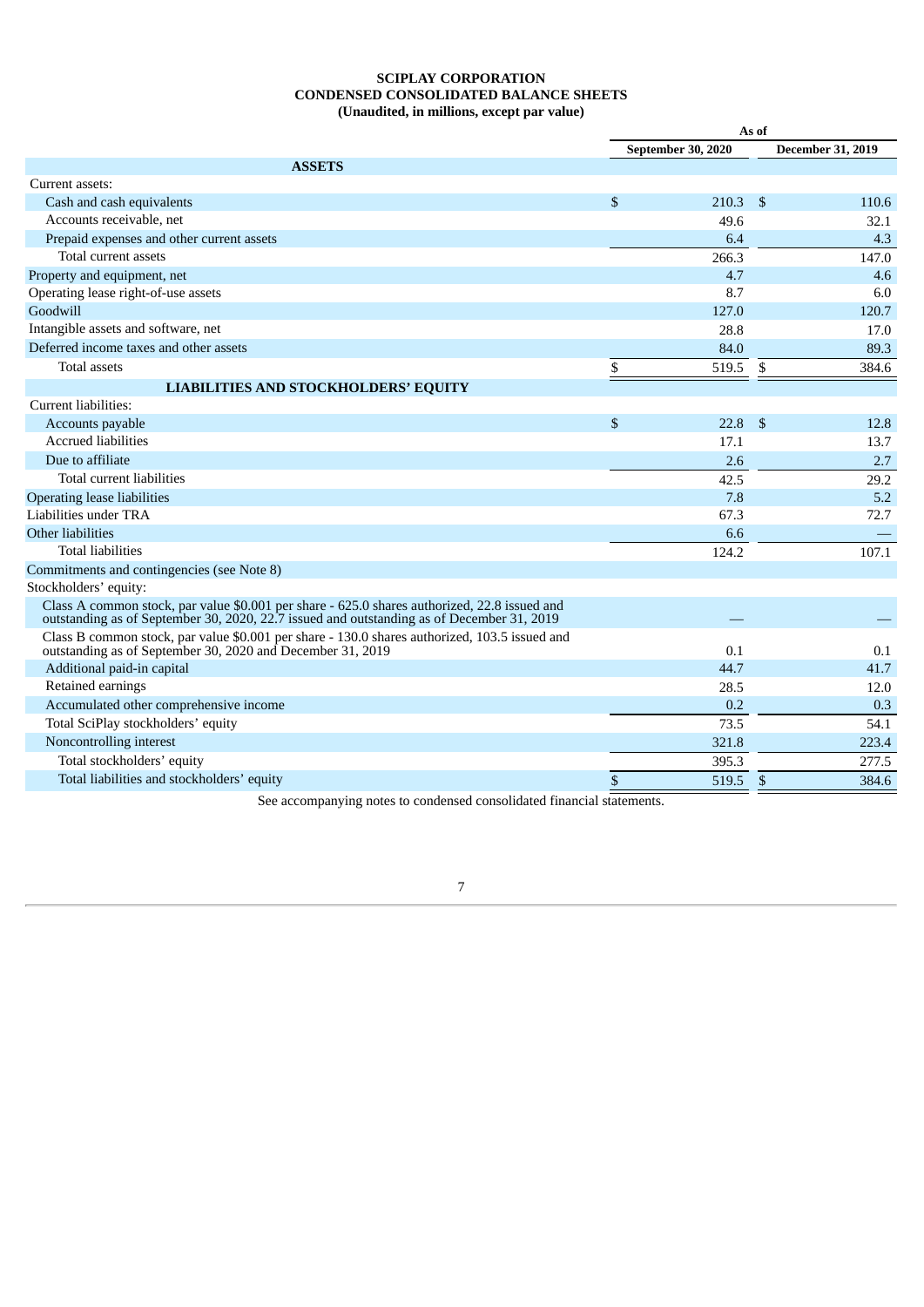# **SCIPLAY CORPORATION CONSOLIDATED STATEMENTS OF CHANGES IN STOCKHOLDERS' EQUITY/ACCUMULATED NET PARENT INVESTMENT (Unaudited, in millions)**

|                                                                | <b>Class A common</b> | stock         |               | <b>Class B common</b> | stock         |     |              | Additional<br>paid-in |                |                                              | Accumulated<br>other<br>comprehensive |              |                                   |                       |
|----------------------------------------------------------------|-----------------------|---------------|---------------|-----------------------|---------------|-----|--------------|-----------------------|----------------|----------------------------------------------|---------------------------------------|--------------|-----------------------------------|-----------------------|
|                                                                | <b>Shares</b>         |               | <b>Amount</b> | <b>Shares</b>         | <b>Amount</b> |     |              | capital               |                | <b>Retained</b><br>earnings<br>income (loss) |                                       |              | <b>Noncontrolling</b><br>interest | Total                 |
| <b>December 31, 2019</b>                                       | 22.7                  | $\mathcal{S}$ |               | 103.5                 | \$            | 0.1 | $\mathbf{s}$ | 41.7                  | $\mathbf{s}$   | 12.0                                         | 0.3<br>$\mathbf{s}$                   | $\mathbf{s}$ | 223.4                             | 277.5<br>$\mathbb{S}$ |
| Net income                                                     |                       |               |               |                       |               |     |              |                       |                | 4.4                                          |                                       |              | 26.7                              | 31.1                  |
| Stock-based compensation                                       |                       |               |               |                       |               |     |              | 0.2                   |                |                                              |                                       |              | (0.1)                             | 0.1                   |
| Currency translation                                           |                       |               |               |                       |               |     |              |                       |                | --                                           | (0.2)                                 |              | (0.6)                             | (0.8)                 |
| March 31, 2020                                                 | 22.7                  | \$.           |               | 103.5                 | \$            | 0.1 | \$           | 41.9                  | $\mathfrak{s}$ | 16.4                                         | 0.1<br>\$                             | -S           | 249.4                             | 307.9<br>\$           |
| Net income                                                     |                       |               |               |                       |               |     |              |                       |                | 6.6                                          |                                       |              | 42.2                              | 48.8                  |
| Distributions to Parent and affiliates, net                    |                       |               |               |                       |               |     |              |                       |                | _                                            |                                       |              | (11.6)                            | (11.6)                |
| Stock-based compensation                                       |                       |               |               |                       |               |     |              | 1.0                   |                |                                              |                                       |              | 4.1                               | 5.1                   |
| Net issuance of common stock in connection with<br><b>RSUs</b> | 0.1                   |               |               |                       |               |     |              |                       |                |                                              |                                       |              |                                   |                       |
| Currency translation                                           | --                    |               |               |                       |               |     |              |                       |                |                                              | 0.2                                   |              | 0.7                               | 0.9                   |
| <b>June 30, 2020</b>                                           | 22.8                  | \$            |               | 103.5                 | \$            | 0.1 | \$           | 42.9                  | $\mathfrak{s}$ | 23.0                                         | 0.3<br>\$                             | \$           | 284.8                             | 351.1<br>$\mathbb{S}$ |
| Net income                                                     |                       |               |               |                       |               |     |              |                       |                | 5.5                                          |                                       |              | 29.6                              | 35.1                  |
| Stock-based compensation                                       |                       |               |               |                       |               |     |              | 1.9                   |                |                                              |                                       |              | 8.0                               | 9.9                   |
| Net redemption of common stock in connection<br>with RSUs      |                       |               |               |                       |               |     |              | (0.1)                 |                |                                              |                                       |              | (0.2)                             | (0.3)                 |
| Distributions to Parent and affiliates, net                    |                       |               |               |                       |               |     |              |                       |                |                                              |                                       |              | (0.2)                             | (0.2)                 |
| Currency translation                                           |                       |               |               |                       |               |     |              |                       |                |                                              | (0.1)                                 |              | (0.2)                             | (0.3)                 |
| September 30, 2020                                             | 22.8                  | £.            |               | 103.5                 | $\mathbf{s}$  | 0.1 | \$           | 44.7                  | $\mathbf{s}$   | 28.5                                         | 0.2<br>\$                             | -S           | 321.8                             | $\mathbb{S}$<br>395.3 |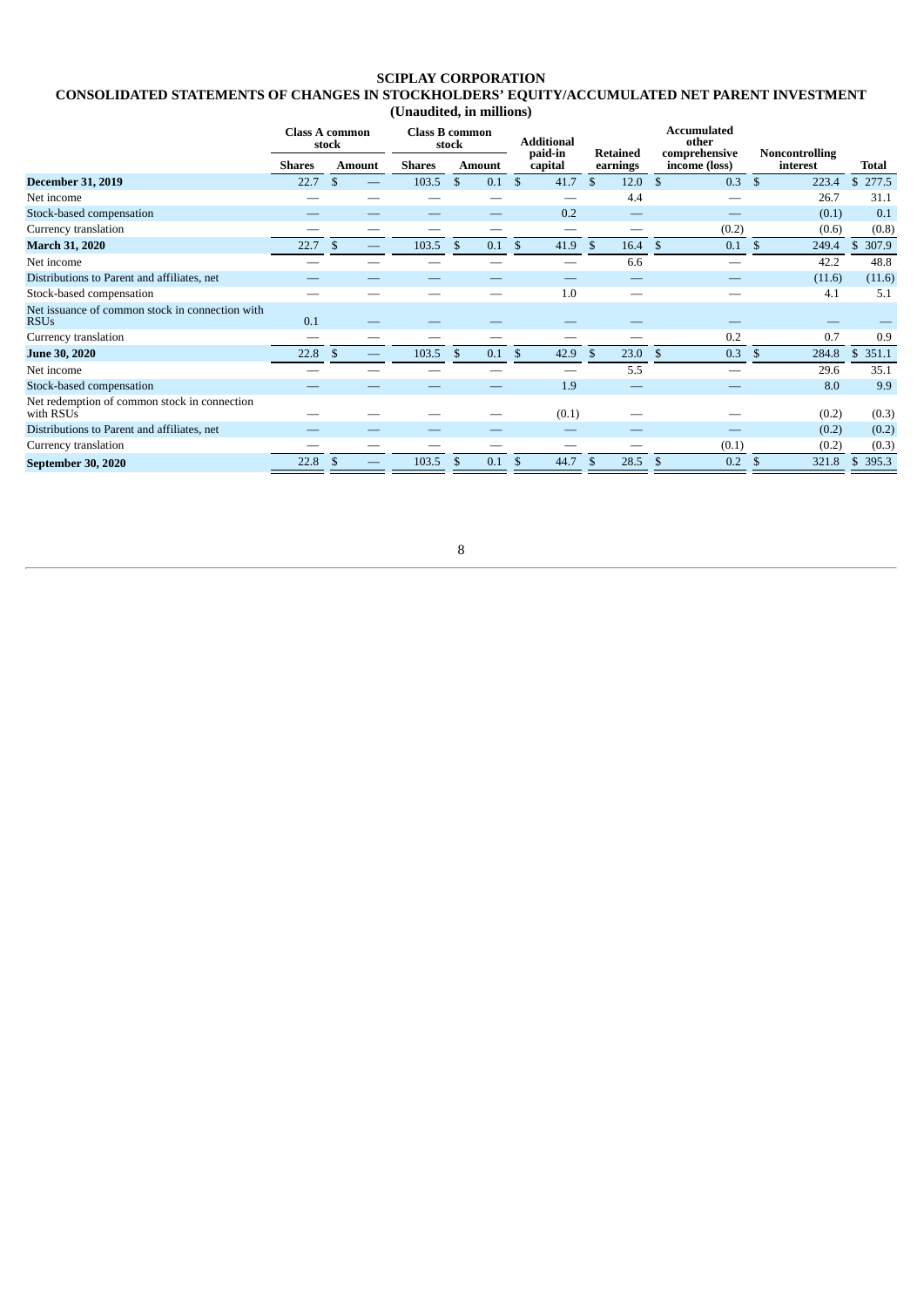|                                                                                                       | <b>Accumulated</b><br>net parent |            |               | <b>Class A common</b><br>stock |                          |               |               | <b>Class B common</b><br>stock |                    |                    |                | <b>Retained</b> | <b>Accumulated</b><br>other<br>comprehensive | Noncontrolling |                       |
|-------------------------------------------------------------------------------------------------------|----------------------------------|------------|---------------|--------------------------------|--------------------------|---------------|---------------|--------------------------------|--------------------|--------------------|----------------|-----------------|----------------------------------------------|----------------|-----------------------|
|                                                                                                       |                                  | investment | <b>Shares</b> |                                | <b>Amount</b>            | <b>Shares</b> |               | <b>Amount</b>                  |                    | paid-in<br>capital |                | earnings        | income (loss)                                | interest       | Total                 |
| <b>December 31, 2018</b>                                                                              | $\mathbb{S}$                     | 140.8      |               | $\mathbb{S}$                   |                          |               | $\mathbf{\$}$ |                                | $\mathcal{S}$      |                    | $\mathcal{S}$  |                 | $\mathcal{S}$<br>$(2.2)$ \$                  |                | $\mathbf{s}$<br>138.6 |
| Net income                                                                                            |                                  | 13.7       |               |                                |                          |               |               |                                |                    |                    |                |                 |                                              |                | 13.7                  |
| Transactions with Parent and<br>affiliates, net                                                       |                                  | 6.2        |               |                                |                          |               |               |                                |                    |                    |                |                 |                                              |                | 6.2                   |
| Currency translation                                                                                  |                                  |            |               |                                |                          |               |               |                                |                    |                    |                |                 | 1.9                                          |                | 1.9                   |
| <b>March 31, 2019</b>                                                                                 | $\mathbb{S}$                     | 160.7      |               | $\mathbb{S}$                   |                          |               | \$            |                                | $\mathbb{S}$       |                    | $\mathbb{S}$   |                 | $\mathfrak{s}$<br>$(0.3)$ \$                 |                | \$160.4               |
| Activity prior to IPO and<br>organization transactions:                                               |                                  |            |               |                                |                          |               |               |                                |                    |                    |                |                 |                                              |                |                       |
| Net income                                                                                            |                                  | 6.7        |               |                                |                          |               |               |                                |                    |                    |                |                 |                                              |                | 6.7                   |
| Transactions with Parent and<br>affiliates, net                                                       |                                  | 3.0        |               |                                |                          |               |               |                                |                    |                    |                |                 |                                              |                | 3.0                   |
| May 7, 2019                                                                                           | \$                               | 170.4      |               | $\mathbb{S}$                   |                          |               | \$            |                                | $\mathcal{S}$      |                    | $\mathfrak{S}$ |                 | $\mathcal{S}$<br>$(0.3)$ \$                  |                | \$170.1               |
| <b>Effects of the IPO and</b><br>organization transactions:                                           |                                  |            |               |                                |                          |               |               |                                |                    |                    |                |                 |                                              |                |                       |
| Issuance of Class A common<br>stock in the IPO, net of<br>underwriting discount and<br>offering costs |                                  |            | 22.7          |                                |                          |               |               |                                |                    | 59.9               |                |                 |                                              | 272.9          | 332.8                 |
| Issuance of Class B common<br>stock                                                                   |                                  |            |               |                                |                          | 103.5         |               | 0.1                            |                    |                    |                |                 |                                              |                | 0.1                   |
| Allocation of SGC equity to<br>noncontrolling interests                                               |                                  | (170.4)    |               |                                |                          |               |               |                                |                    | 30.7               |                |                 | 0.2                                          | 139.5          |                       |
| Distributions to Parent and<br>affiliates, net                                                        |                                  |            |               |                                |                          |               |               |                                |                    | (56.1)             |                |                 |                                              | (255.6)        | (311.7)               |
| Net effect of tax-related<br>organization transactions and<br>other                                   |                                  |            |               |                                |                          |               |               |                                |                    | 5.6                |                |                 |                                              |                | 5.6                   |
| Activity subsequent to the IPO<br>and organization transactions:                                      |                                  |            |               |                                |                          |               |               |                                |                    |                    |                |                 |                                              |                |                       |
| Net income                                                                                            |                                  |            |               |                                |                          |               |               |                                |                    | -                  |                | 5.6             |                                              | 13.9           | 19.5                  |
| Stock-based compensation                                                                              |                                  |            |               |                                |                          |               |               |                                |                    | 0.8                |                |                 |                                              | 3.1            | 3.9                   |
| <b>Currency translation</b>                                                                           |                                  |            |               |                                |                          |               |               |                                |                    |                    |                |                 | 0.1                                          | 0.2            | 0.3                   |
| June 30, 2019                                                                                         | \$                               |            | 22.7          | \$                             | $\overline{\phantom{0}}$ | 103.5         | \$            | 0.1                            | $\mathfrak{S}$     | 40.9               | \$             | 5.6             | $\mathbb{S}$                                 | \$<br>174.0    | \$<br>220.6           |
| Net income                                                                                            |                                  |            | –             |                                |                          |               |               |                                |                    | —                  |                | 2.0             | $\overline{\phantom{0}}$                     | 23.0           | 25.0                  |
| Stock-based compensation                                                                              |                                  |            | -             |                                |                          |               |               |                                |                    | 0.4                |                |                 |                                              | 1.1            | 1.5                   |
| Currency translation and other                                                                        |                                  |            |               |                                |                          |               |               |                                |                    | (0.1)              |                |                 | 0.1                                          | 0.2            | 0.2                   |
| <b>September 30, 2019</b>                                                                             | \$                               |            | 22.7          | \$                             |                          | 103.5         | $\mathbf S$   | 0.1                            | $\mathbf{\hat{S}}$ | 41.2               | \$             | 7.6             | $\mathcal{S}$<br>0.1                         | \$<br>198.3    | \$247.3               |

<span id="page-8-0"></span>See accompanying notes to condensed consolidated financial statements.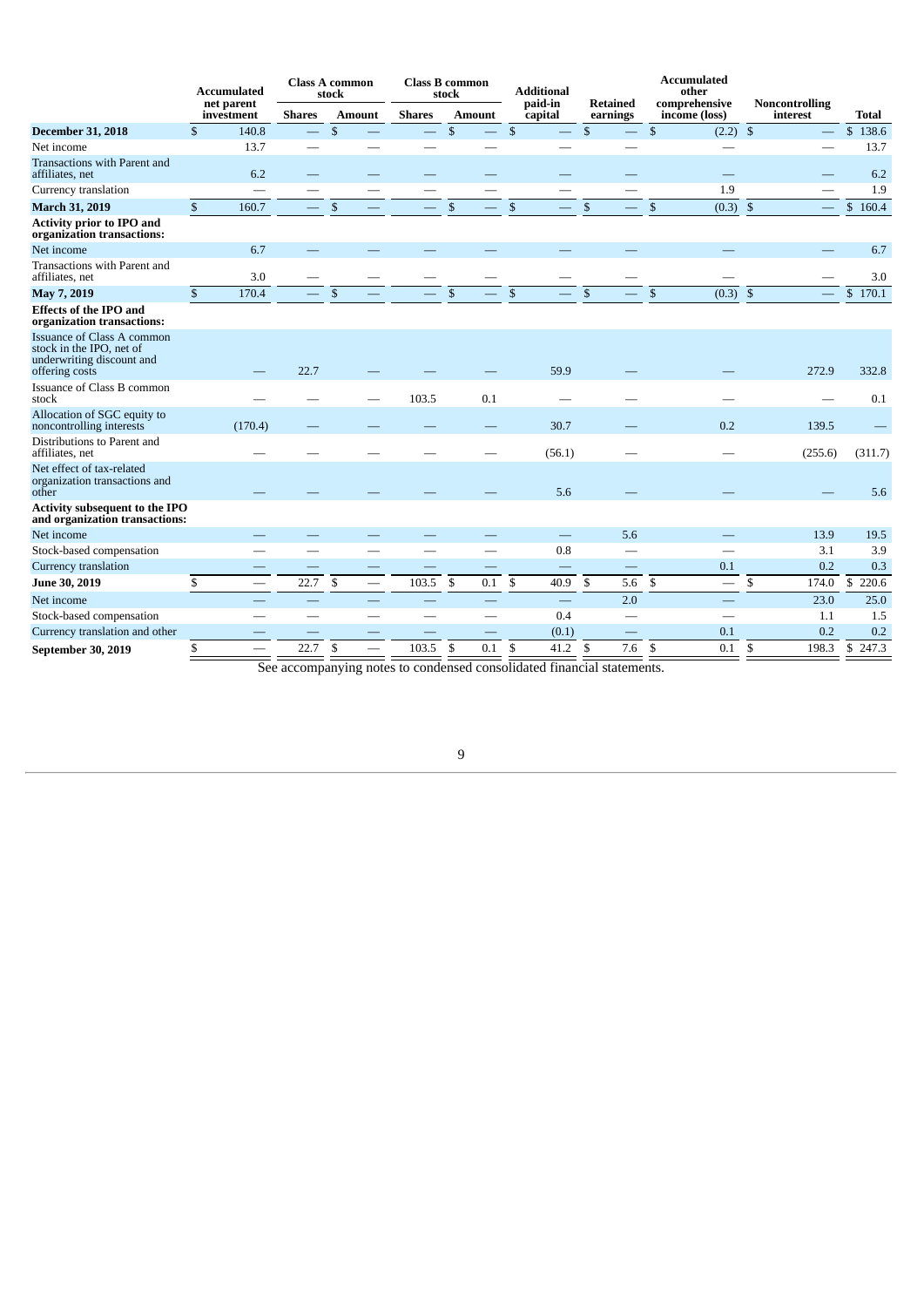# **SCIPLAY CORPORATION CONDENSED CONSOLIDATED STATEMENTS OF CASH FLOWS (Unaudited, in millions)**

|                                                                                                                        |              | <b>Nine Months Ended</b><br>September 30, |               |         |
|------------------------------------------------------------------------------------------------------------------------|--------------|-------------------------------------------|---------------|---------|
|                                                                                                                        |              | 2020                                      |               | 2019    |
| Net cash provided by operating activities                                                                              | $\mathbb{S}$ | 131.9                                     | \$            | 60.3    |
| Cash flows from investing activities:                                                                                  |              |                                           |               |         |
| Capital expenditures                                                                                                   |              | (5.0)                                     |               | (6.5)   |
| Acquisition of business, net of cash acquired                                                                          |              | (12.6)                                    |               |         |
| Net cash used in investing activities                                                                                  |              | (17.6)                                    |               | (6.5)   |
| Cash flows from financing activities:                                                                                  |              |                                           |               |         |
| Payments under tax receivable agreement                                                                                |              | (2.5)                                     |               |         |
| Net proceeds from issuance of Class A common stock                                                                     |              |                                           |               | 341.7   |
| Net proceeds from issuance of Class B common stock                                                                     |              |                                           |               | 0.1     |
| Distributions to Parent and affiliates, net                                                                            |              | (11.8)                                    |               | (311.7) |
| Payments of deferred offering costs                                                                                    |              |                                           |               | (9.1)   |
| Payments of contingent consideration                                                                                   |              |                                           |               | (1.8)   |
| Payments on license obligations                                                                                        |              |                                           |               | (1.0)   |
| Payments of debt issuance costs                                                                                        |              |                                           |               | (1.1)   |
| Net redemptions of stock under stock-based compensation plans and other                                                |              | (0.3)                                     |               |         |
| Net cash (used in) provided by financing activities                                                                    |              | (14.6)                                    |               | 17.1    |
| Effect of exchange rate changes on cash, cash equivalents and restricted cash                                          |              |                                           |               | 0.4     |
| Increase in cash, cash equivalents and restricted cash                                                                 |              | 99.7                                      |               | 71.3    |
| Cash, cash equivalents and restricted cash, beginning of period                                                        |              | 110.6                                     |               | 10.0    |
| Cash, cash equivalents and restricted cash, end of period                                                              |              | 210.3                                     | \$            | 81.3    |
| Supplemental cash flow information:                                                                                    |              |                                           |               |         |
| Cash paid for income taxes                                                                                             | \$           | 1.5                                       | $\mathbf{\$}$ | 0.7     |
| Cash paid for contingent consideration included in operating activities                                                |              | 4.0                                       |               | 22.2    |
| Payment for Scientific Games' intellectual property license included in Distributions to Parent and affiliates,<br>net |              |                                           |               | 255.0   |
| See accompanying notes to condensed consolidated financial statements.                                                 |              |                                           |               |         |

<span id="page-9-0"></span>See accompanying notes to condensed consolidated financial statements.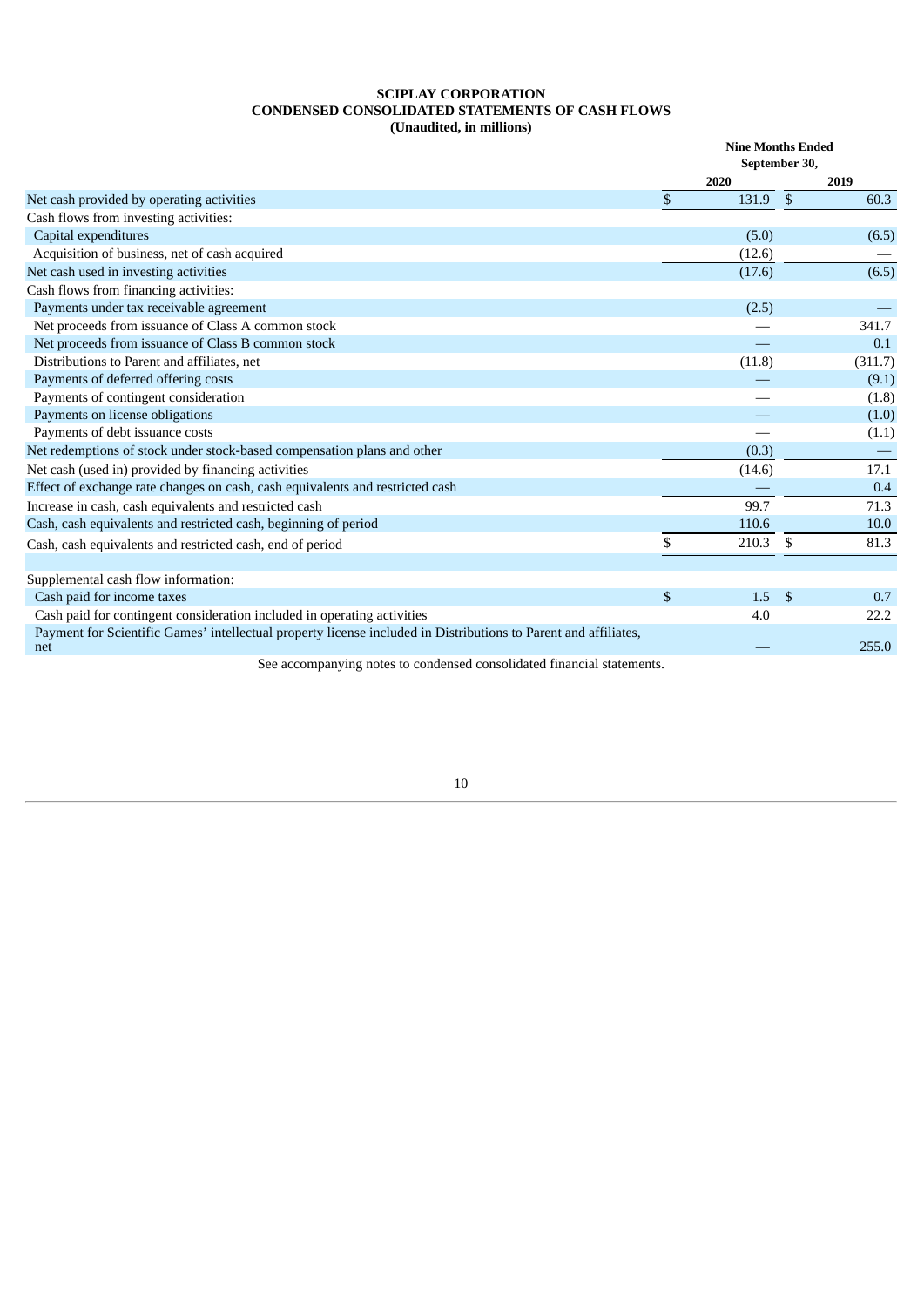# **SCIPLAY CORPORATION NOTES TO CONDENSED CONSOLIDATED FINANCIAL STATEMENTS (Unaudited, amounts in USD, table amounts in millions, except per share amounts)**

# **(1) Description of the Business and Summary of Significant Accounting Policies**

#### *Background and Nature of Operations*

SciPlay Corporation was formed as a Nevada corporation on November 30, 2018 as a subsidiary of Scientific Games Corporation ("Scientific Games", "SGC", and "the Parent") for the purpose of completing a public offering and related transactions (collectively referred to herein as the "IPO") in order to carry on the business of SciPlay Parent LLC and its subsidiaries (collectively referred to as "SciPlay", the "Company", "we", "us", and "our"). The IPO was completed on May 7, 2019. As the managing member of SciPlay Parent LLC, SciPlay operates and controls all of the business affairs of SciPlay Parent LLC and its subsidiaries.

We develop, market and operate a portfolio of social games played on various mobile and web platforms, including *Jackpot Party Casino®, Quick* Hit Slots®, Gold Fish Casino®, Hot Shot Casino®, Bingo Showdown®, MONOPOLY Slots®, and 88 Fortunes Slots®, among others. Our games are available in various formats. We have one operating segment with one business activity, developing and monetizing social games.

#### *Basis of Presentation*

The accompanying financial statements are presented in conformity with accounting principles generally accepted in the United States of America ("GAAP") and pursuant to the rules and regulations of the Securities and Exchange Commission ("SEC"). SG Social Holding Company II, LLC is SciPlay's predecessor for financial reporting purposes, and accordingly, for all periods presented prior to May 7, 2019, the financial statements represent the financial statements of the predecessor. All intercompany balances and transactions have been eliminated in consolidation.

In the opinion of management, we have made all adjustments necessary to present fairly our condensed consolidated balance sheets, consolidated statements of income, consolidated statements of comprehensive income, consolidated statements of changes in stockholders' equity/accumulated net parent investment, and condensed consolidated statements of cash flows for the periods presented. Such adjustments are of a normal, recurring nature. These unaudited consolidated financial statements should be read in conjunction with the consolidated financial statements and related Notes included in our 2019 Form 10-K. Interim results of operations are not necessarily indicative of results of operations to be expected for a full year.

### *Variable Interest Entities ("VIE") and Consolidation*

Subsequent to the IPO, our sole material asset is our member's interest in SciPlay Parent LLC. In accordance with the Operating Agreement of SciPlay Parent LLC (the "Operating Agreement"), we have all management powers over the business and affairs of SciPlay Parent LLC and to conduct, direct and exercise full control over the activities of SciPlay Parent LLC. Class A common stock issued in the IPO do not hold majority voting rights but hold 100% of the economic interest in the Company, which results in SciPlay Parent LLC being considered a VIE. Due to our power to control the activities most directly affecting the results of SciPlay Parent LLC, we are considered the primary beneficiary of the VIE. Accordingly, beginning with the IPO, we consolidate the financial results of SciPlay Parent LLC and its subsidiaries.

#### *Significant Accounting Policies*

There have been no changes to our significant accounting policies described within the Notes of our 2019 Form 10-K.

### *New Accounting Guidance*

In December 2019, the FASB issued ASU No. 2019-12, *Income Taxes,* a new standard to simplify the accounting for income taxes. The guidance eliminates certain exceptions related to the approach for intraperiod tax allocation, the methodology for calculating income taxes in an interim period, and the recognition of deferred tax liabilities for outside basis differences related to changes in ownership of equity method investments and foreign subsidiaries. The guidance also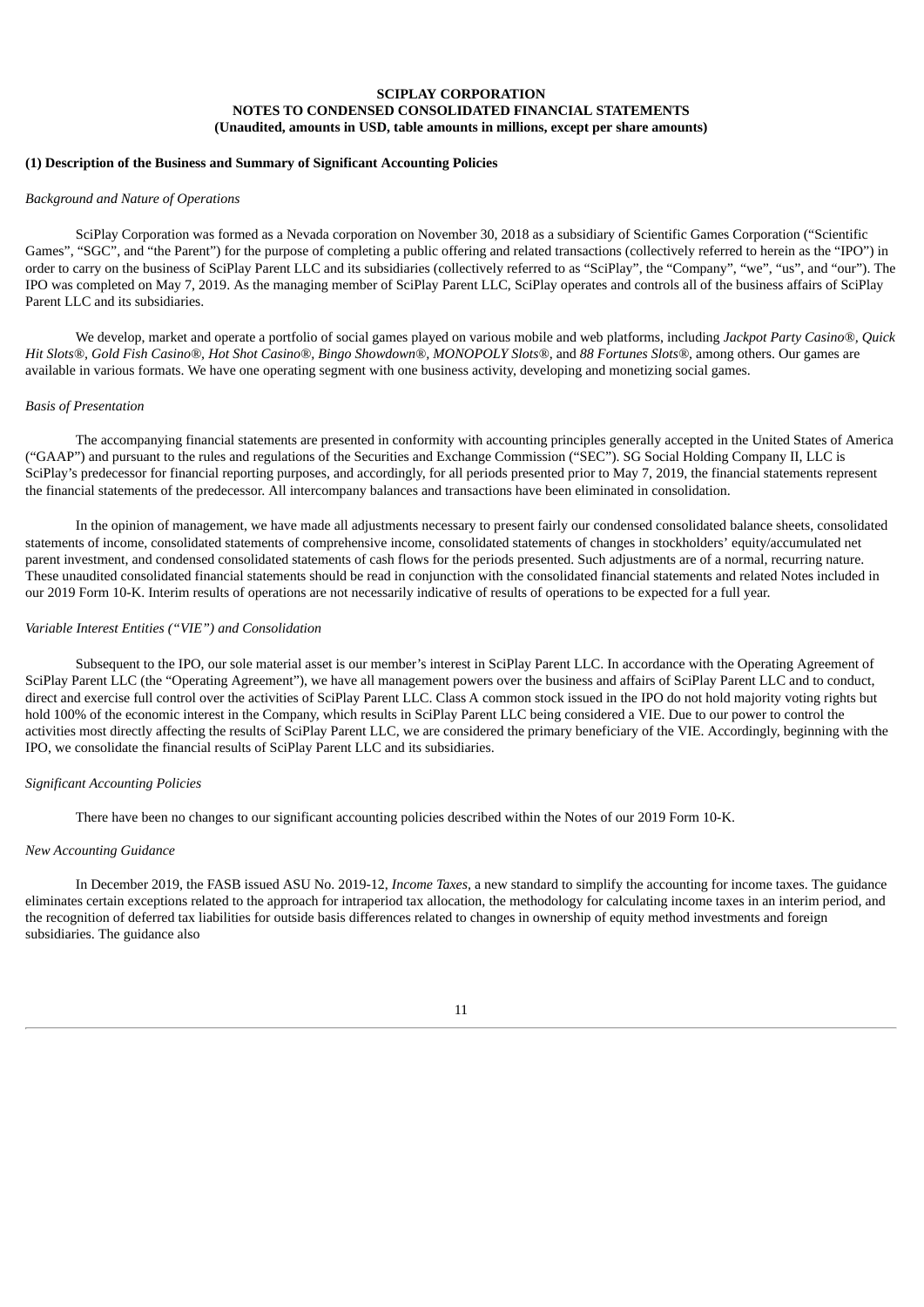simplifies aspects of accounting for franchise taxes and enacted changes in tax laws or rates, and clarifies the accounting for transactions that result in a step-up in the tax basis of goodwill. The standard is effective for fiscal years beginning after December 15, 2020 and interim periods within those fiscal years with early adoption permitted. We early adopted this standard effective January 1, 2020. The adoption of this guidance did not have a material effect on our consolidated financial statements.

We do not expect that any other recently issued accounting guidance will have a significant effect on our consolidated financial statements.

### *Revenue Recognition*

We generate revenue from the sale of virtual coins, chips and bingo cards (collectively referred to as "coins, chips and cards"), which players can use to play casino-style slot games, table games and bingo games (i.e., spin in the case of slot games, bet in the case of table games and use of bingo cards in the case of bingo games). We distribute our games through various global social web and mobile platforms such as Facebook, Apple, Google, Amazon, and Microsoft. The games are primarily *WMS*, *Bally*, *Barcrest*™, and *SHFL* branded games. In addition, we also offer third-party branded games and ® original content.

### Disaggregation of Revenue

We believe disaggregation of our revenue on the basis of platform and geographical locations of our players is appropriate because the nature and the number of players generating revenue could vary on such basis, which represent different economic risk profiles.

The following table presents our revenue disaggregated by type of platform:

|               | <b>Three Months Ended</b> |  |       | <b>Nine Months Ended</b> |               |  |       |  |  |
|---------------|---------------------------|--|-------|--------------------------|---------------|--|-------|--|--|
|               | September 30,             |  |       |                          | September 30, |  |       |  |  |
|               | 2020                      |  | 2019  |                          | 2020          |  | 2019  |  |  |
| Mobile        | 131.8                     |  | 97.7  |                          | 377.3         |  | 292.8 |  |  |
| Web           | 19.4                      |  | 18.7  |                          | 57.8          |  | 60.1  |  |  |
| Total revenue | 151.2                     |  | 116.4 |                          | 435.1         |  | 352.9 |  |  |

The following table presents our revenue disaggregated based on the geographical location of our players:

|               | <b>Three Months Ended</b><br>September 30, |              | <b>Nine Months Ended</b><br>September 30, |              |  |              |  |
|---------------|--------------------------------------------|--------------|-------------------------------------------|--------------|--|--------------|--|
|               | $2020^{(1)}$                               | $2019^{(2)}$ |                                           | $2020^{(1)}$ |  | $2019^{(2)}$ |  |
| North America | 138.5                                      | 108.8        |                                           | 399.1        |  | 328.3        |  |
| International | 12.7                                       | 7.6          |                                           | 36.0         |  | 24.6         |  |
| Total revenue | 151.2                                      | 116.4        |                                           | 435.1        |  | 352.9        |  |

(1) For the three and nine months ended September 30, 2020, North America revenue includes revenue derived from the U.S., Canada and Mexico. As a result of enhancements in the<br>technologies and processes we use to obtain cu

platform provider.<br>(2) For the three and nine months ended September 30, 2019, revenue is disaggregated between the U.S. and International. Revenues are assumed to be derived from the U.S. when data on<br>geographical locatio

Contract Assets, Contract Liabilities and Other Disclosures

We receive customer payments based on the payment terms established in our contracts. Payment for the purchase of coins, chips and cards is made at purchase, and such payments are non-refundable in accordance with our standard terms of service. Such payments are initially recorded as a contract liability, and revenue is subsequently recognized as we satisfy our performance obligations.

The following table summarizes our opening and closing balances in contract assets, contract liabilities and accounts receivable: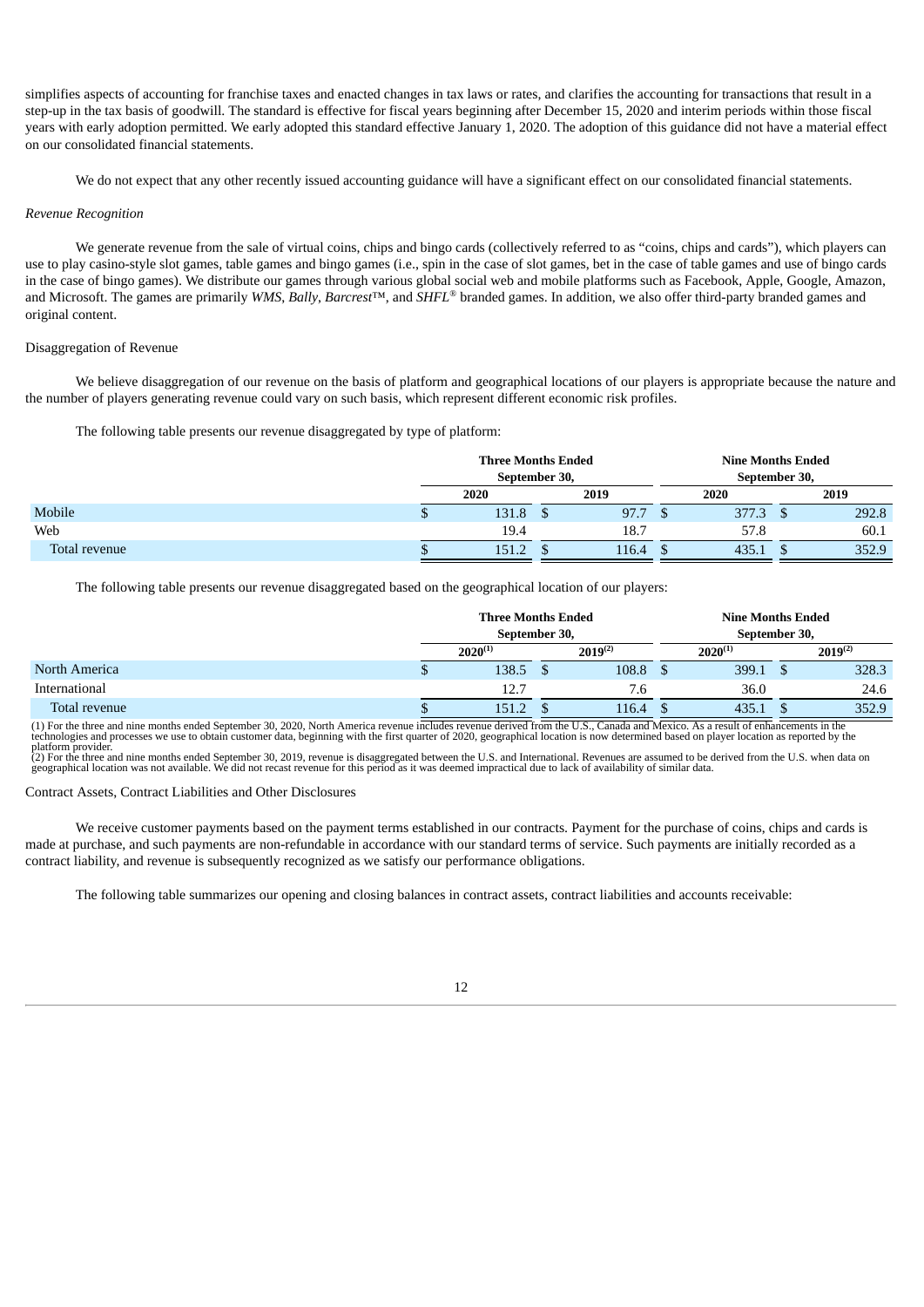|                                                                                                                      | <b>Accounts</b><br>Receivable | Contract Assets <sup>(1)</sup> | Contract<br>Liabilities $(2)$ |
|----------------------------------------------------------------------------------------------------------------------|-------------------------------|--------------------------------|-------------------------------|
| <b>Beginning of period balance</b>                                                                                   |                               |                                | 0.6                           |
| Balance as of September 30, 2020                                                                                     | 49.6                          |                                |                               |
| (1) Contract accete are included within Prenaid expenses and other current accets in our consolidated balance sheets |                               |                                |                               |

(1) Contract assets are included within Prepaid expenses and other current assets in our consolidated balance sheets. (2) Contract liabilities are included within Accrued liabilities in our consolidated balance sheets.

During the nine months ended September 30, 2020 and 2019, we recognized \$0.6 million and \$0.7 million, respectively, of revenue that was included in the opening contract liability balance. Substantially all of our unsatisfied performance obligations relate to contracts with an original expected length of one year or less.

# *Concentration of Credit Risk*

Our revenue and accounts receivable are generated via certain platform providers, which subject us to a concentration of credit risk. The following tables summarize the percentage of revenues and accounts receivable generated via our platform providers in excess of 10% of our total revenues and total accounts receivable:

|          |                                         | Revenue<br>Concentration |                                 |        |  |
|----------|-----------------------------------------|--------------------------|---------------------------------|--------|--|
|          | <b>Three Months Ended September 30,</b> |                          | Nine Months Ended September 30, |        |  |
|          | 2020                                    | 2019                     | 2020                            | 2019   |  |
| Apple    | 46.5 %                                  | 45.5 %                   | 46.0 %                          | 44.1 % |  |
| Google   | 37.0 %                                  | 35.0%                    | 37.3 %                          | 35.4 % |  |
| Facebook | 12.8 %                                  | 16.0 %                   | 13.3 %                          | 17.0 % |  |

|          | <b>Accounts</b><br>Receivable<br><b>Concentration as of</b> |                      |
|----------|-------------------------------------------------------------|----------------------|
|          | September 30,<br>2020                                       | December 31,<br>2019 |
| Apple    | 63.8 %                                                      | 42.7 %               |
| Google   | 25.4 %                                                      | 33.1 %               |
| Facebook | 8.4 %                                                       | 20.9 %               |

# *Acquisitions*

On June 22, 2020, we completed the acquisition of all of the issued and outstanding capital stock of privately held mobile and social game company Come2Play, Ltd. ("Come2Play"), which expands our existing portfolio of social games. Come2Play offers Backgammon and Solitaire social games targeted towards casual game players on some of the same platforms in which we currently offer our existing games. The total purchase consideration was \$17.8 million including \$3.7 million in contingent acquisition consideration. Our preliminary allocation of the purchase price resulted in \$12.7 million allocated to acquired intangible assets, which includes \$6.8 million in customer relationships, \$4.1 million in intellectual property, and \$1.8 million in brand names, which have useful lives of seven, five and seven years, respectively, an immaterial amount of net working capital and \$6.4 million in excess purchase price allocated to goodwill. The factors contributing to the recognition of goodwill are based on expected synergies resulting from this acquisition, including the expansion of the games portfolio. None of the resultant goodwill is expected to be deductible for income tax purposes. The results of operations from Come2Play have been included in our consolidated statement of income since the date of acquisition, which results were not material for the periods presented nor any historical periods. The fair value of intangible assets was determined using a combination of the royalty savings method and excess earnings method, and considered the Level 3 hierarchy as established by ASC 820.

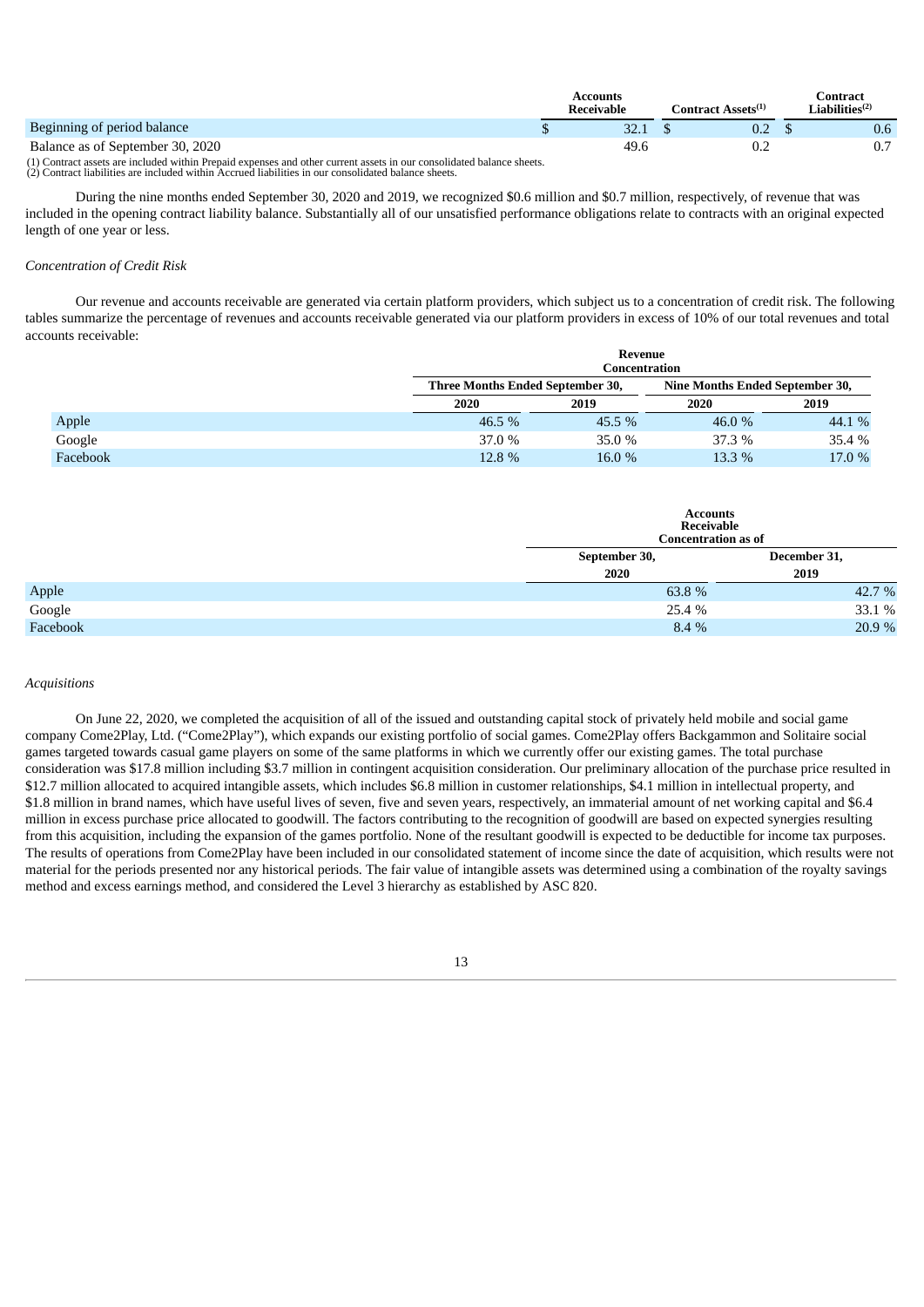# **(2) Intangible Assets and Software, net**

The following table presents certain information regarding our intangible assets and software:

|                                         | Gross<br>Carrying<br>Amount | Accumulated<br><b>Amortization</b> |             |      | Net<br><b>Balance</b> |
|-----------------------------------------|-----------------------------|------------------------------------|-------------|------|-----------------------|
| <b>Balance as of September 30, 2020</b> |                             |                                    |             |      |                       |
| Intellectual property                   | \$<br>39.5 \$               |                                    | $(34.3)$ \$ |      | 5.2                   |
| <b>Customer relationships</b>           | 30.0                        |                                    | (19.2)      |      | 10.8                  |
| Software                                | 20.6                        |                                    | (13.1)      |      | 7.5                   |
| Licenses                                | 6.3                         |                                    | (3.3)       |      | 3.0                   |
| Brand names                             | 5.7                         |                                    | (3.4)       |      | 2.3                   |
| Total intangible assets and software    | 102.1                       | £.                                 | (73.3)      | - \$ | 28.8                  |
|                                         |                             |                                    |             |      |                       |
| <b>Balance as of December 31, 2019</b>  |                             |                                    |             |      |                       |
| Intellectual property                   | \$<br>35.4 <sup>5</sup>     |                                    | $(33.4)$ \$ |      | 2.0                   |
| <b>Customer relationships</b>           | 23.2                        |                                    | (18.0)      |      | 5.2                   |
| Software                                | 16.8                        |                                    | (10.3)      |      | 6.5                   |
| Licenses                                | 5.1                         |                                    | (2.4)       |      | 2.7                   |
| Brand names                             | 3.9                         |                                    | (3.3)       |      | 0.6                   |
| Total intangible assets and software    | 84.4                        | \$.                                | (67.4)      | - \$ | 17.0                  |

The following reflects amortization expense related to intangible assets and software included within depreciation and amortization:

| <b>Three Months Ended</b><br>September 30, |      |  |      | <b>Nine Months Ended</b> |  |      |       |      |     |
|--------------------------------------------|------|--|------|--------------------------|--|------|-------|------|-----|
|                                            |      |  |      | September 30,            |  |      |       |      |     |
|                                            | 2020 |  | 2019 |                          |  | 2020 |       | 2019 |     |
|                                            | ں ک  |  |      | L.5                      |  |      | - 120 |      | 4.6 |
|                                            |      |  |      |                          |  |      | 5.8   |      |     |

### **(3) Leases**

Our operating leases primarily consist of real estate leases such as offices. Our leases have remaining terms of 1 year to 5 years. We do not have any finance leases. Our total variable and short term lease payments and operating lease expenses were immaterial for all periods presented.

Supplemental balance sheet and cash flow information related to operating leases is as follows: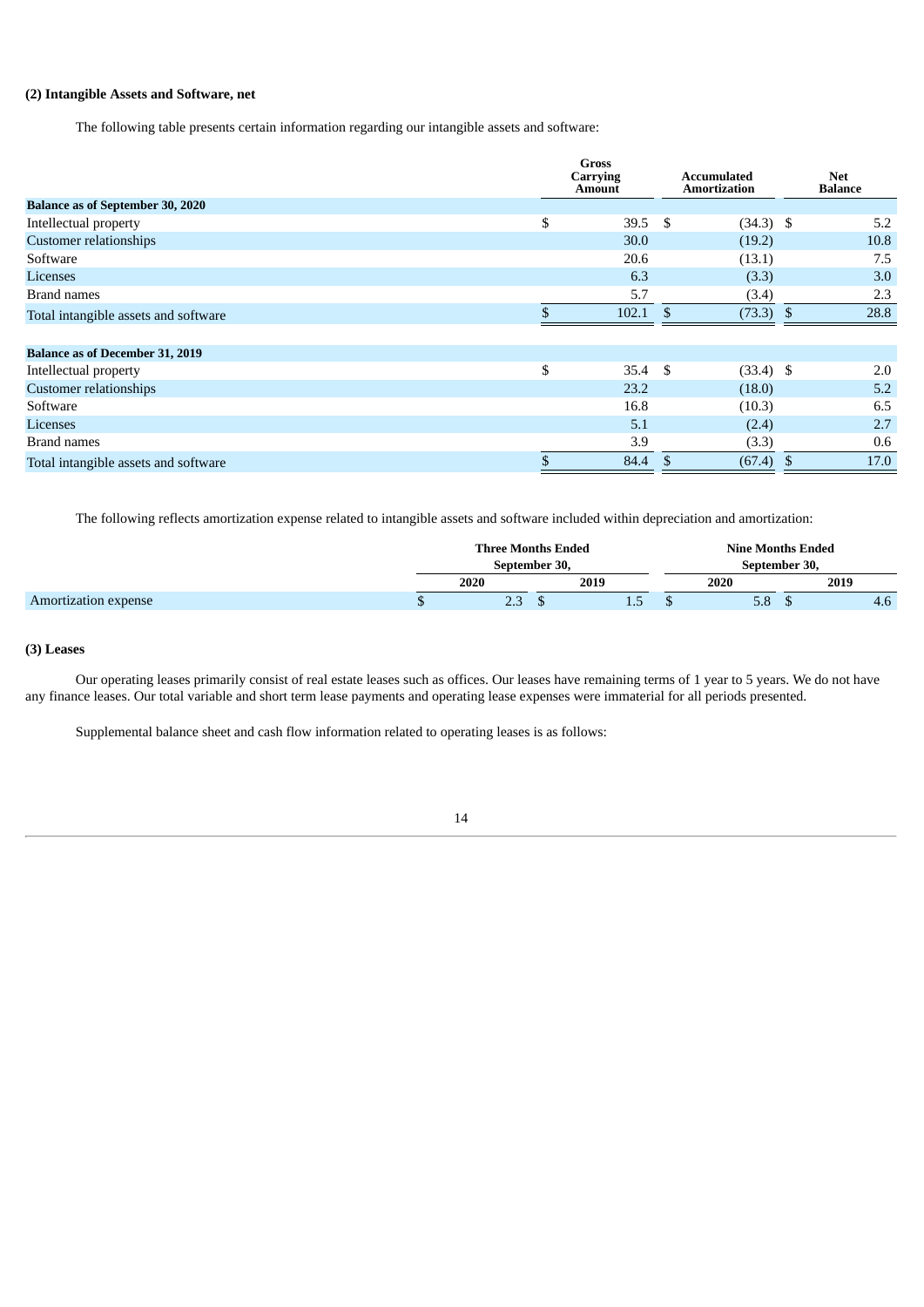|                                                                                                                                 | September 30,<br>2020 |      | <b>December 31, 2019</b> |
|---------------------------------------------------------------------------------------------------------------------------------|-----------------------|------|--------------------------|
| Operating lease right-of-use assets $(1)$                                                                                       | 8.7                   |      | 6.0                      |
| Accrued liabilities                                                                                                             | 2.0                   |      | 1.9                      |
| <b>Operating lease liabilities</b>                                                                                              | 7.8                   |      | 5.2                      |
| Total operating lease liabilities                                                                                               | 9.8                   |      | 7.1                      |
|                                                                                                                                 |                       |      |                          |
| Cash paid for amounts included in the measurement of lease liabilities:                                                         |                       |      |                          |
| Operating cash flows for operating leases for the nine months ended September 30, 2020 and 2019                                 | 1.8 <sup>°</sup>      | - \$ | 1.4                      |
| Weighted average remaining lease term, units in years                                                                           | 4.5                   |      | 4.2                      |
| Weighted average discount rate                                                                                                  | $5.0\%$               |      | 5.0%                     |
| (1) Dight of use assets obtained in ovehange for lease obligations for the nine months anded Contember 20, 2020 same immeterial |                       |      |                          |

(1) Right-of-use assets obtained in exchange for lease obligations for the nine months ended September 30, 2020 were immaterial.

Lease liability maturities:

|                        | <b>Operating Leases</b> |       |
|------------------------|-------------------------|-------|
| Remainder of 2020      |                         | 0.6   |
| 2021                   |                         | 2.4   |
| 2022                   |                         | 2.5   |
| 2023                   |                         | 2.5   |
| 2024                   |                         | 2.3   |
| 2025                   |                         | 0.6   |
| Less: Imputed Interest |                         | (1.1) |
| Total                  |                         | 9.8   |
|                        |                         |       |

As of September 30, 2020, we did not have material additional operating leases that have not yet commenced.

## **(4) Income Taxes**

We hold an economic interest of 18% in SciPlay Parent LLC subsequent to the IPO. The 82% economic interest that we do not own represents a noncontrolling interest for financial reporting purposes. SciPlay Parent LLC is treated as a partnership for U.S. federal and most applicable state and local income tax purposes. As such, SciPlay Parent LLC is not subject to income tax in most jurisdictions, and SciPlay Parent LLC's members, of which we are one, are liable for income taxes based on their allocable share of SciPlay Parent LLC's taxable income. The effective income tax rates for the three and nine months ended September 30, 2020 were 3.3% and 4.9%, respectively, and 11.3% and 10.0% for the three and nine months ended September 30, 2019, respectively. The effective income tax rates were determined using an estimated annual effective tax rate after considering any discrete items for such periods.

Our effective tax rate differs from the statutory rate of 21% primarily because we generally do not record income taxes for the noncontrolling interest portion of U.S. pre-tax income. Additionally, the periods prior to the IPO are presented using historical results of operations and cost basis of the assets and liabilities as if we operated on a standalone basis during those periods, and the tax provision is calculated as if we completed separate tax returns apart from our Parent ("Separate-return Method''). Certain legal entities that are included in these financial statements under the Separate-return Method were included in tax filings of affiliated entities that are not part of these financial statements. U.S. federal, state and local income tax provision of \$6.5 million for the nine months ended September 30, 2019, is included in the income tax expense under the Separate-return Method for the 2019 periods prior to the IPO.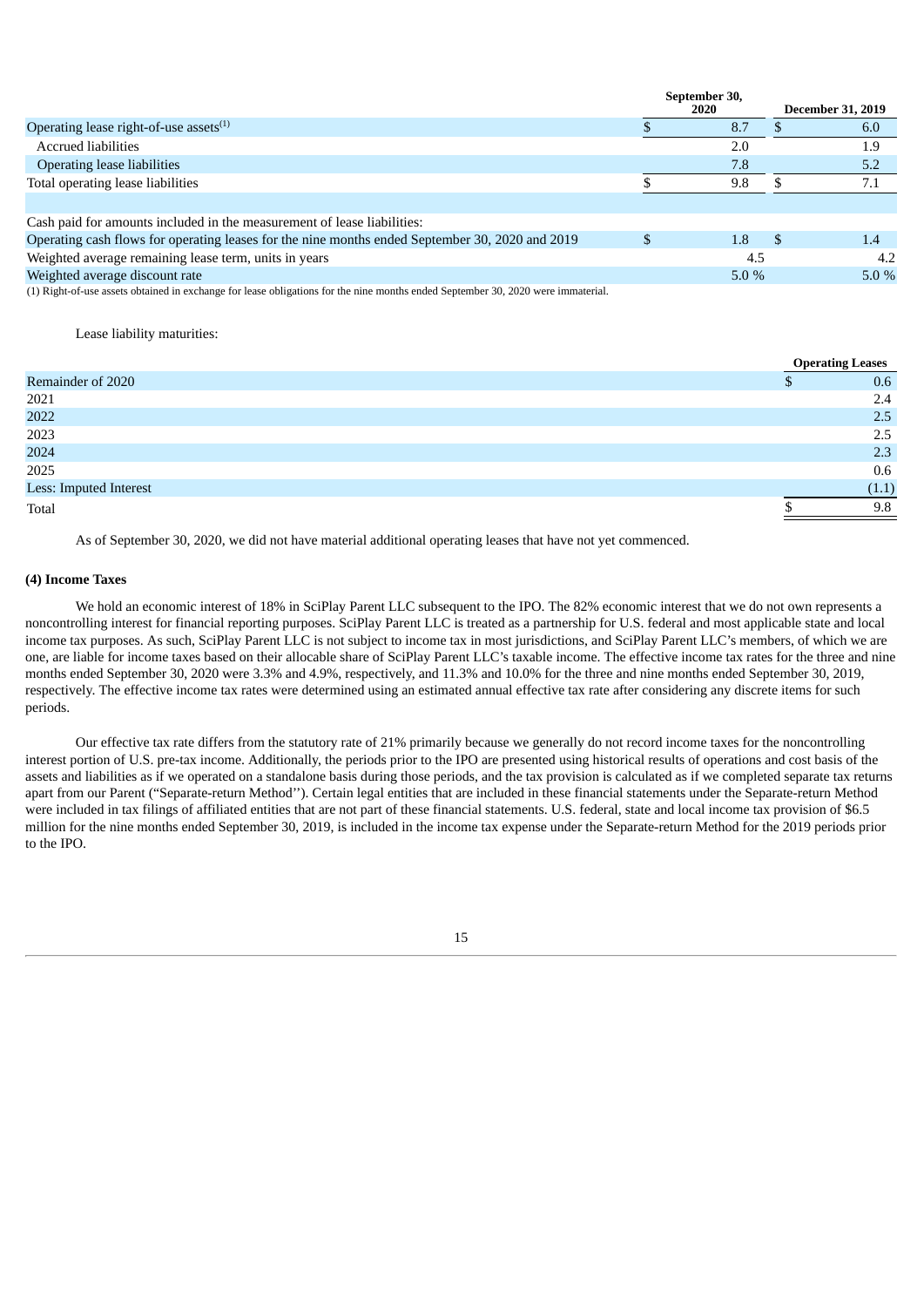# *TRA*

During the nine months ended September 30, 2020, payments totaling \$2.5 million were made to Scientific Games pursuant to the TRA. As of September 30, 2020 and December 31, 2019, the total TRA liability was \$71.3 million and \$75.3 million, respectively, of which \$4.0 million and \$2.6 million, respectively, was included in Accrued liabilities.

### **(5) Related Party Transactions**

The following is the summary of amounts paid to Scientific Games and settled in cash:

|                                                  | <b>Nine Months Ended</b><br><b>Three Months Ended</b> |                          |  |               |                          |      |                                                         |
|--------------------------------------------------|-------------------------------------------------------|--------------------------|--|---------------|--------------------------|------|---------------------------------------------------------|
|                                                  | September 30,                                         |                          |  | September 30, |                          |      |                                                         |
|                                                  |                                                       | 2020                     |  | 2019          | 2020                     | 2019 | <b>Financial Statement Line Item</b>                    |
| Royalties for Scientific Games IP                |                                                       | $\overline{\phantom{0}}$ |  |               | $\overline{\phantom{0}}$ | 10.2 | Cost of revenue                                         |
| Royalties to Scientific Games for third-party IP |                                                       |                          |  | 1.5           | 5.4                      | 5.9  | Cost of revenue                                         |
| Parent services                                  |                                                       | 1.9                      |  | 1.2           | 4.3                      | 3.8  | General and administrative,<br>Research and development |
| TRA payments (see Note $4)^{(1)}$ )              |                                                       |                          |  |               | 2.5                      |      | Accrued liabilities                                     |
| Distributions to Parent and affiliates, $net(1)$ |                                                       | 0.2                      |  |               | 11.8                     |      | Noncontrolling interest                                 |

(1) Under the terms of the Operating Agreement, SciPlay Corporation relies on distributions from SciPlay Parent LLC to pay its obligations under the TRA and any other tax obligations. All<br>distributions must be on a pari-pa

The following is the summary of balances due to affiliates:

|                                                                | September 30, 2020 | <b>December 31, 2019</b> |  |
|----------------------------------------------------------------|--------------------|--------------------------|--|
| Royalties under intercompany IP License Agreement              |                    | 0.5                      |  |
| Parent services                                                |                    | 0.8                      |  |
| Reimbursable expenses to Scientific Games and its subsidiaries |                    |                          |  |
|                                                                | 2.6                |                          |  |
|                                                                |                    |                          |  |

# **(6) Stockholders' Equity and Noncontrolling Interest**

#### *Noncontrolling Interest*

We are a holding company, and our sole material assets are LLC Interests that we purchased from SciPlay Parent LLC and SG Holding I, representing an aggregate 18.1% economic interest in SciPlay Parent LLC. The remaining 81.9% economic interest in SciPlay Parent LLC is owned indirectly by SGC, through the ownership of LLC Interests by the indirect wholly owned subsidiaries of SGC, the SG Members.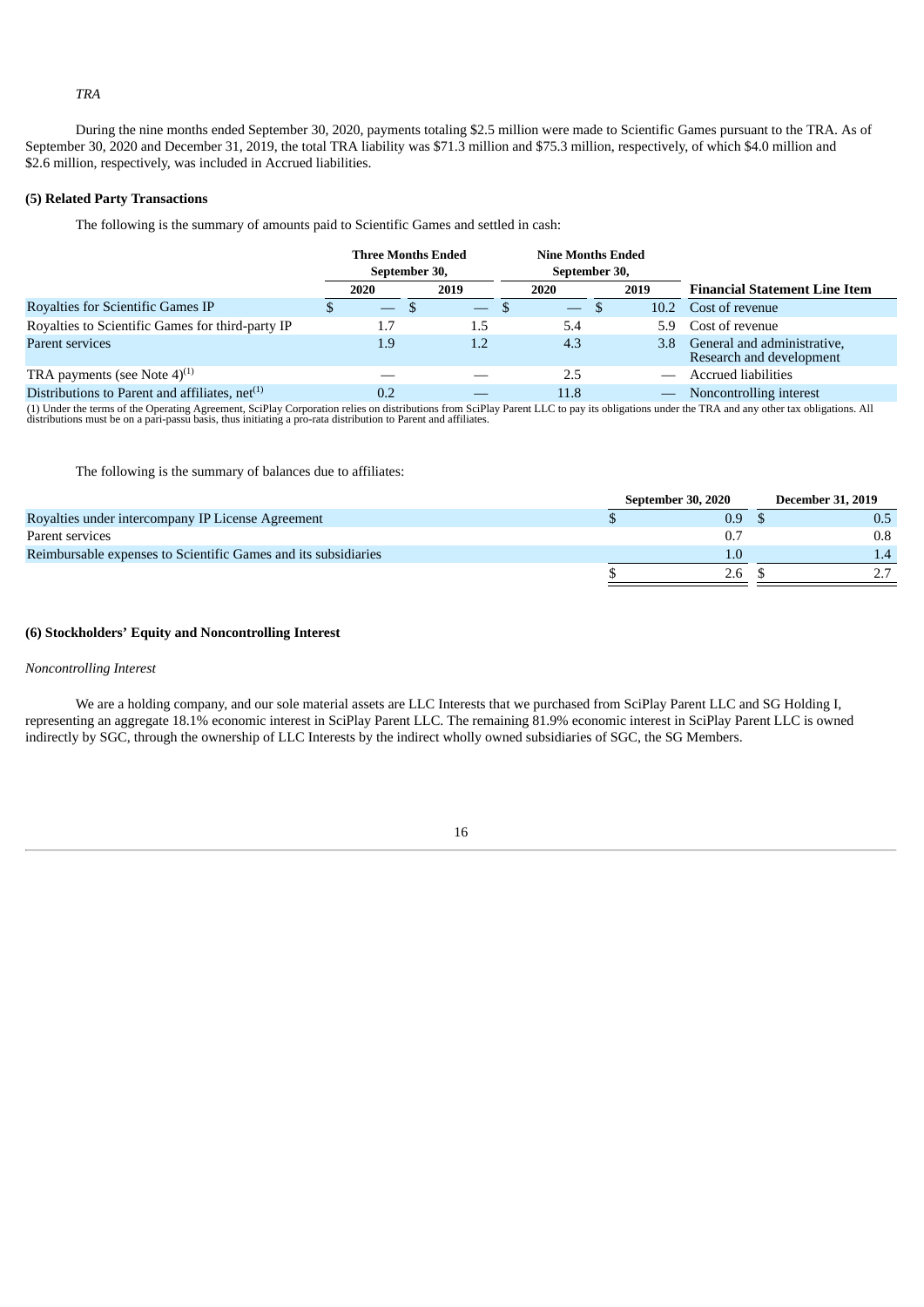### *Stock-Based Compensation*

The following table summarizes stock-based compensation expense that is included in general and administrative expenses:

|                                       | <b>Three Months Ended</b><br>September 30, |      | <b>Nine Months Ended</b><br>September 30, |      |     |  |
|---------------------------------------|--------------------------------------------|------|-------------------------------------------|------|-----|--|
|                                       | 2020                                       | 2019 | 2020                                      | 2019 |     |  |
| Related to SciPlay equity awards      | 9.8                                        | 1.3  | 14.7                                      |      | 5.0 |  |
| Related to the Parent's equity awards | 0.1                                        | 0.2  | 0.4                                       |      | 3.1 |  |
| Total                                 | 9.9                                        |      | 15.1                                      |      | 8.1 |  |

As of September 30, 2020, we had \$12.7 million in unrecognized stock-based compensation expense that is expected to be recognized over a weighted-average expected vesting period of one year, of which \$5.3 million relates to performance-based restricted stock units.

### **(7) Earnings per Share**

The table below sets forth a calculation of basic earnings per share ("EPS") based on dividing net income attributable to SciPlay by the basic weighted average number of shares of Class A common stock outstanding during the period. Diluted EPS of Class A common stock is computed by dividing net income attributable to SciPlay by the weighted average number of shares of Class A common stock outstanding adjusted to give effect to all potentially dilutive securities, using the treasury stock method. No material number of restricted stock units was excluded from the calculation of diluted weighted-average common shares outstanding.

For the nine months ended September 30, 2019 we only included net income attributable to SciPlay generated from May 7, 2019 to September 30, 2019, the period following our IPO in which we had outstanding Class A common stock.

We excluded Class B common stock from the computation of basic and diluted EPS, as holders of Class B common stock do not have economic interest in us and separate presentation of EPS of Class B common stock under the two-class method has not been presented.

|                                                                                    |                           | <b>Three Months Ended</b> | <b>Nine Months Ended</b> |                    |  |  |  |  |
|------------------------------------------------------------------------------------|---------------------------|---------------------------|--------------------------|--------------------|--|--|--|--|
|                                                                                    | <b>September 30, 2020</b> | <b>September 30, 2019</b> | September 30, 2020       | September 30, 2019 |  |  |  |  |
| Numerator:                                                                         |                           |                           |                          |                    |  |  |  |  |
| Net income                                                                         | \$<br>$35.1 \quad $$      | 25.0 <sup>5</sup>         | $115.0$ \$               | 64.9               |  |  |  |  |
| Less: net income attributable to SG Social Holding Company II,<br>LLC prior to IPO |                           |                           |                          | 20.4               |  |  |  |  |
| Less: net income attributable to the noncontrolling interest                       | 29.6                      | 23.0                      | 98.5                     | 36.9               |  |  |  |  |
| Net income attributable to SciPlay                                                 | \$<br>5.5 \$              | 2.0                       | S<br>$16.5\quad$ \$      | 7.6                |  |  |  |  |
| Denominator:                                                                       |                           |                           |                          |                    |  |  |  |  |
| Weighted average shares of Class A common stock for basic<br><b>EPS</b>            | 22.8                      | 22.7                      | 22.8                     | 22.7               |  |  |  |  |
| Effect of dilutive securities:                                                     |                           |                           |                          |                    |  |  |  |  |
| Stock-based compensation grants                                                    | 1.3                       |                           | 1.2                      |                    |  |  |  |  |
| Weighted average shares of Class A common stock for diluted<br><b>EPS</b>          | 24.1                      | 22.7                      | 24.0                     | 22.7               |  |  |  |  |
|                                                                                    |                           |                           |                          |                    |  |  |  |  |
| Net income attributable to SciPlay per share of Class A common<br>stock - basic    | $0.24 \quad $$<br>S       | 0.09 <sup>5</sup>         | $0.72 \quad $$           | 0.33               |  |  |  |  |
| Net income attributable to SciPlay per share of Class A common<br>stock - diluted  | \$<br>$0.23 \quad$ \$     | 0.09                      | 0.69<br>$\mathsf{S}$     | 0.33<br>-S         |  |  |  |  |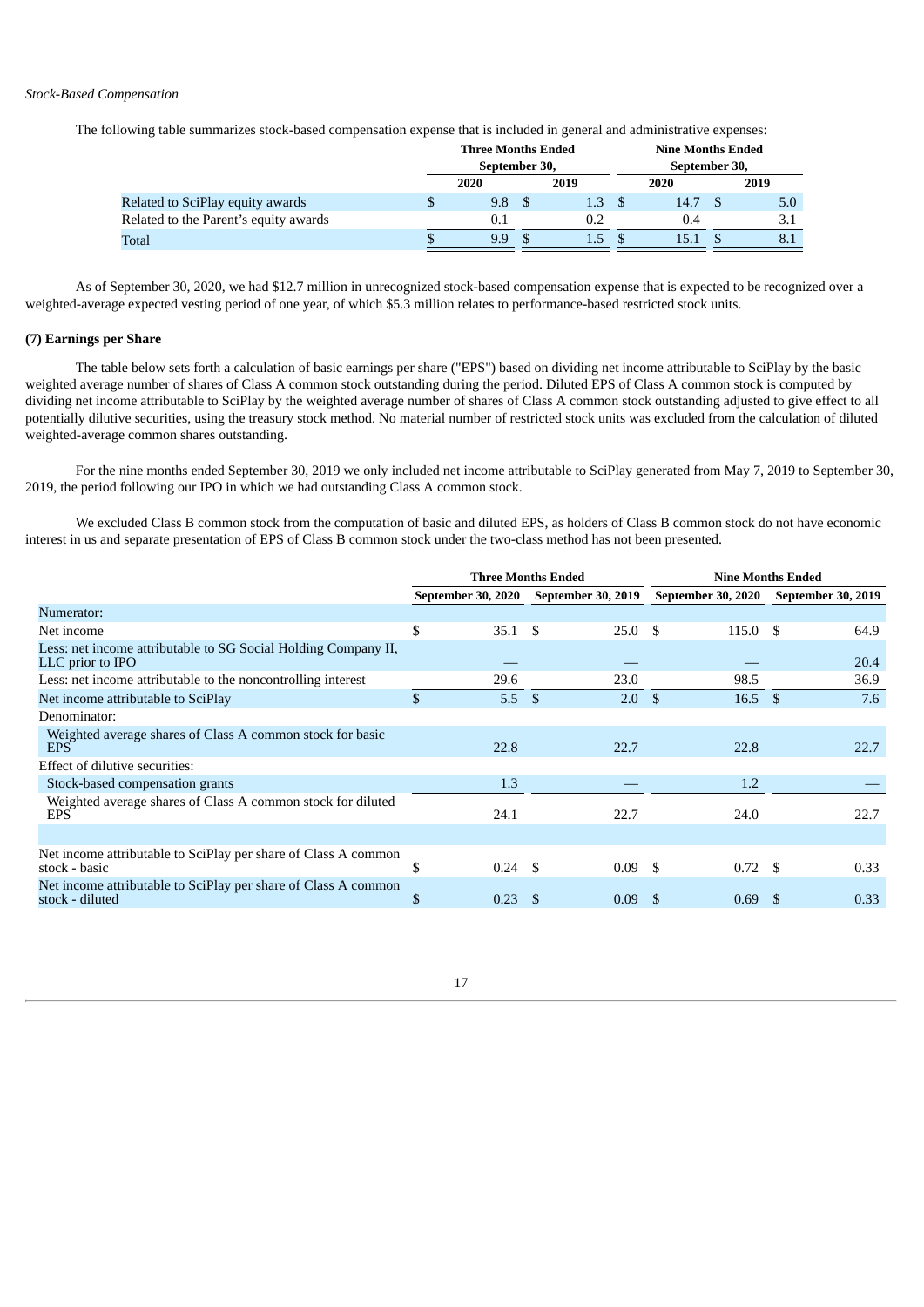## **(8) Litigation**

From time to time, we are subject to various claims, complaints and legal actions in the normal course of business, including the *Washington State Matter* described in Note 11 within our 2019 Form 10-K. There have been no material changes to these matters since our 2019 Form 10-K was filed with the SEC, except as described below. In addition, we may receive notifications alleging infringement of patent or other intellectual property rights.

#### *SciPlay IPO Matter (New York)*

On or about October 14, 2019, the Police Retirement System of St. Louis filed a putative class action complaint in New York state court against SciPlay, certain of its executives and directors, and SciPlay's underwriters with respect to its initial public offering (the "PRS Action"). The complaint was amended on November 18, 2019. The plaintiff seeks to represent a class of all persons or entities who acquired Class A common stock of SciPlay pursuant and/or traceable to the Registration Statement filed and issued in connection with SciPlay's initial public offering, which commenced on or about May 3, 2019. The complaint asserts claims for alleged violations of Sections 11 and 15 of the Securities Act, 15 U.S.C. § 77, and seeks certification of the putative class; compensatory damages of at least \$146.0 million, and the award of the plaintiff's and the class's reasonable costs and expenses incurred in the action.

On or about December 9, 2019, Hongwei Li filed a putative class action complaint in New York state court asserting substantively similar causes of action under the Securities Act of 1933 and substantially similar factual allegations as those alleged in the PRS Action (the "Li Action"). On December 18, 2019, the New York state court entered a stipulated order consolidating the PRS Action and the Li Action into a single lawsuit. On December 23, 2019, the defendants moved to dismiss the consolidated action.

On August 28, 2020, the court issued an oral ruling, granting in part and denying in part the defendants' motion to dismiss.

We are currently unable to determine the likelihood of an outcome or estimate a range of reasonably possible loss, if any. We believe that the claims in the lawsuit are without merit, and intend to vigorously defend against them.

#### *SciPlay IPO Matter (Nevada)*

On or about November 4, 2019, plaintiff John Good filed a putative class action complaint in Nevada state court against SciPlay, certain of its executives and directors, SGC, and SciPlay's underwriters with respect to SciPlay's initial public offering. The plaintiff seeks to represent a class of all persons who purchased Class A common stock of SciPlay in or traceable to SciPlay's initial public offering that it completed on or about May 7, 2019. The complaint asserts claims for alleged violations of Sections 11 and 15 of the Securities Act, 15 U.S.C. § 77, and seeks certification of the putative class; compensatory damages, and the award of the plaintiff's and the class's reasonable costs and expenses incurred in the action. On February 27, 2020, the trial court entered a stipulated order that, among other things, stayed the lawsuit pending entry of an order resolving the motion to dismiss that is pending in the SciPlay IPO matter in New York state court. On September 29, 2020, the trial court entered a stipulated order that extended the stay pending a ruling on class certification in the SciPlay IPO matter in New York state court.

We are currently unable to determine the likelihood of an outcome or estimate a range of reasonably possible losses, if any. We believe that the claims in the lawsuit are without merit, and intend to vigorously defend against them.

For additional information regarding our pending litigation matters, see Note 11 in our 2019 Form 10-K.

#### <span id="page-17-0"></span>**Item 2. Management's Discussion and Analysis of Financial Condition and Results of Operations**

The following discussion is intended to enhance the reader's understanding of our operations and current business environment and should be read in conjunction with the description of our business included under Part I, Item 1 "Condensed Consolidated Financial Statements" and Part II, Item 1A "Risk Factors" in this Quarterly Report on Form 10-Q and under Part I, Item 1 "Business", Item 1A "Risk Factors" and Part II, Item 7 "Management's Discussion and Analysis of Financial Condition and Results of Operations" included in our 2019 Form 10-K. The terms "we" and "our" as used herein refer to SciPlay and its consolidated subsidiaries, including SG Social Holding Company II, LLC for periods presented prior to May 7, 2019, which is SciPlay's predecessor for financial reporting purposes.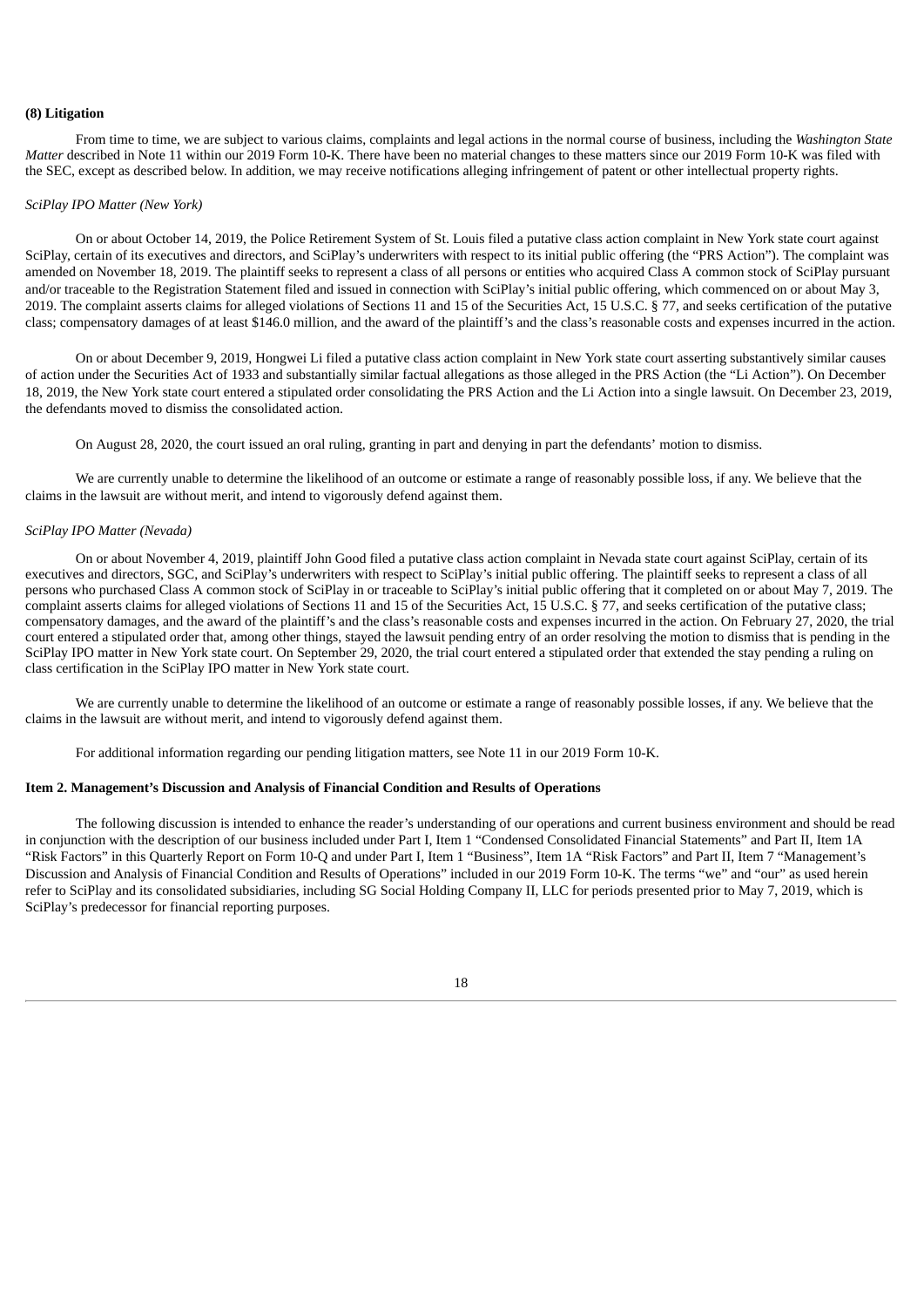This "Management's Discussion and Analysis of Financial Condition and Results of Operations" contains forward-looking statements within the meaning of the Private Securities Litigation Reform Act of 1995 and should be read in conjunction with the disclosures and information contained and referenced under "Forward-Looking Statements" and "Risk Factors" included in this Quarterly Report on Form 10-Q and "Risk Factors" included in our 2019 Form 10-K.

You can access our filings with the SEC through the SEC website at https://www.sec.gov or through our website, and we strongly encourage you to do so. We routinely post information that may be important to investors on our website at https://www.sciplay.com/investors/, and we use this website address as a means of disclosing material information to the public in a broad, non-exclusionary manner for purposes of the SEC's Regulation Fair Disclosure (Reg FD). The contents of our website are not incorporated by reference in this Form 10-Q and shall not be deemed "filed" under the Securities Exchange Act of 1934, as amended.

# **BUSINESS OVERVIEW**

On May 7, 2019 we completed the IPO as described in Note 1 to our 2019 Form 10-K.

We are a leading developer and publisher of digital games on mobile and web platforms. We currently offer seven core games, including four social casino games and three primary casual games. Our social casino games typically include slots-style game play and occasionally include table gamesstyle game play, while our casual games blend slots-style game play, card game play or bingo game play with adventure game features. All of our games are offered and played on multiple platforms, which include Apple, Google, Facebook, Amazon, and Microsoft. In addition to our internally created game content, our content library includes recognizable, real-world slot and table games content from Scientific Games. This content allows players who like playing land-based slot machines to enjoy some of those same titles in our free-to-play games.

We generate substantially all of our revenue from the sale of coins, chips and cards, which players can use to play our games. Players who install our games receive free coins, chips and cards upon the initial launch of the game and additional free coins, chips and cards at specific time intervals. Players may exhaust the coins, chips and cards that they receive for free and may choose to purchase additional coins, chips and cards in order to extend their time of game play. Once obtained, coins, chips and cards (either free or purchased) cannot be redeemed for cash nor exchanged for anything other than game play within our apps.

#### *Recent Events*

In March 2020, the World Health Organization declared the rapidly spreading COVID-19 outbreak a pandemic. In response to the COVID-19 pandemic, governments across the world are implementing measures to prevent its spread, including the temporary closure of all non-essential businesses and travel restrictions. Many of our current and potential players may have significantly more free time to play our games, however they may also experience sustained consumer unease and have lower discretionary income. While the increased player engagement we experienced during the first half of this year as a result of the stay at home measures across the U.S. has begun to recede, we are still seeing higher player engagement compared to the three and nine months ended September 30, 2019 and we are not able to predict and quantify the ultimate impact of further COVID-19 developments on our results of operations in future periods.

During the first half of 2020, we deployed significant updates across a number of our portfolio games, and we continued testing in certain international markets. We expect to deploy further updates to games in future quarters and to continue testing in international markets.

On June 22, 2020, we completed the acquisition of the privately held mobile and social game company Come2Play (see Note 1), which has expanded and diversified our portfolio of social games. As a result of this acquisition we now offer Backgammon and Solitaire social games targeted towards casual game players on some of the same platforms in which we currently offer our existing games.

On September 14, 2020, our parent, Scientific Games Corporation, announced that a number of long-term institutional investors, including highly credentialed gaming industry investor Caledonia Investments, reached an agreement to acquire a 34.9% stake in SGC from MacAndrews & Forbes Incorporated ("MacAndrews & Forbes") at a price of \$28.00 per share. This transaction was completed on October 27, 2020, with no investor owning more than 9.9% of Scientific Games shares. M. Mendel Pinson, Executive Vice President at MacAndrews and Forbes, and Frances F. Townsend, Executive Vice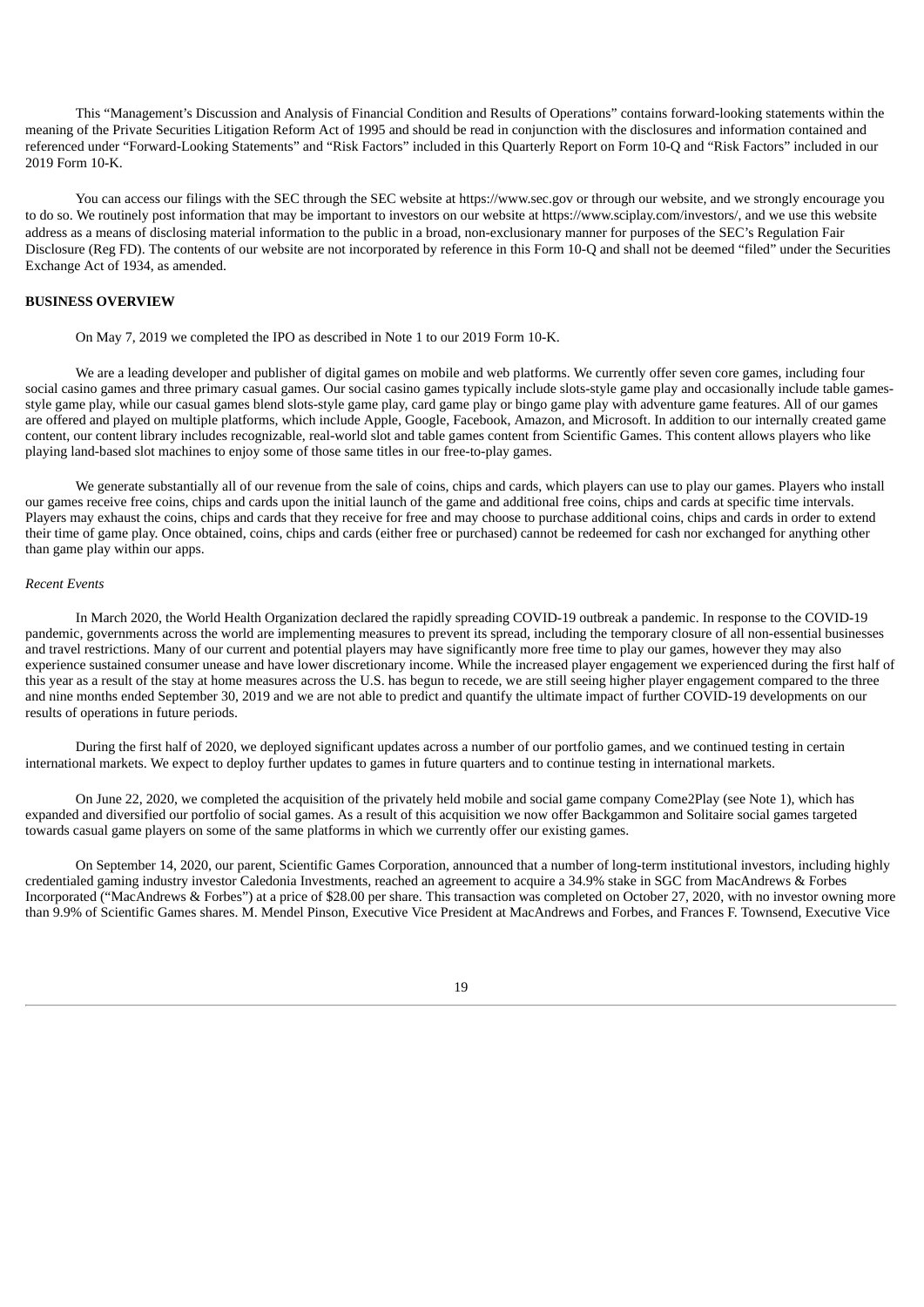President of Worldwide Government, Legal and Business Affairs of MacAndrews & Forbes, resigned from the Board of Directors of SciPlay effective October 2, 2020.

# **RESULTS OF OPERATIONS**

*Summary of Results of Operations*

|                                            | <b>Three Months Ended</b> |               |   |        |     | <b>Nine Months Ended</b> |               |        |     |        |          |               |       |  |
|--------------------------------------------|---------------------------|---------------|---|--------|-----|--------------------------|---------------|--------|-----|--------|----------|---------------|-------|--|
|                                            |                           | September 30, |   |        |     | Variance                 | September 30, |        |     |        | Variance |               |       |  |
| (\$ in millions)                           |                           | 2020          |   | 2019   |     | 2020 vs. 2019            |               | 2020   |     | 2019   |          | 2020 vs. 2019 |       |  |
| Revenue                                    | \$.                       | 151.2         |   | 116.4  | \$  | 34.8                     | $30\%$ \$     | 435.1  | \$. | 352.9  | \$       | 82.2          | 23 %  |  |
| Operating expenses                         |                           | 114.7         |   | 87.8   |     | 26.9                     | 31 %          | 315.1  |     | 278.4  |          | 36.7          | 13 %  |  |
| <b>Operating income</b>                    |                           | 36.5          |   | 28.6   |     | 7.9                      | 28 %          | 120.0  |     | 74.5   |          | 45.5          | 61 %  |  |
| Net income                                 |                           | 35.1          |   | 25.0   |     | 10.1                     | 40 %          | 115.0  |     | 64.9   |          | 50.1          | 77 %  |  |
| Net income attributable to SciPlay         |                           | 5.5           |   | 2.0    |     | 3.5                      | 175 %         | 16.5   |     | 28.0   |          | (11.5)        | (41)% |  |
| <b>AEBITDA</b>                             | \$                        | 49.3          | S | 32.0   | \$. | 17.3                     | $54\%$ \$     | 143.7  | \$. | 90.2   | \$.      | 53.5          | 59 %  |  |
| Net income margin                          |                           | 23.2 %        |   | 21.5 % |     | $1.7$ pp                 | nm            | 26.4 % |     | 18.4 % |          | $8.0$ pp      | nm    |  |
| AEBITDA margin<br>$nn =$ nercentade noints |                           | 32.6 %        |   | 27.5 % |     | 5.1 pp                   | nm            | 33.0 % |     | 25.6 % |          | 7.4 pp        | nm    |  |

pp = percentage points. nm = not meaningful.

### *Non-GAAP Financial Measures*

Adjusted EBITDA, or AEBITDA, as used herein, is a non-GAAP financial measure that is presented as supplemental disclosure and is reconciled to net income attributable to SciPlay as the most directly comparable GAAP measure as set forth in the below table. We define AEBITDA to include net income attributable to SciPlay before: (1) net income attributable to noncontrolling interest; (2) interest expense; (3) income tax expense; (4) depreciation and amortization; (5) restructuring and other, which includes charges or expenses attributable to: (a) employee severance; (b) management changes; (c) restructuring and integration; (d) M&A and other, which includes: (i) M&A transaction costs; (ii) purchase accounting adjustments; (iii) unusual items (including certain legal settlements) and (iv) other non-cash items; (e) contingent acquisition consideration and (f) cost-savings initiatives; (6) stock-based compensation; (7) loss (gain) on debt financing transactions; and (8) other expense (income) including foreign currency (gains) and losses. We also use AEBITDA margin, a non-GAAP measure, which we calculate as AEBITDA as a percentage of revenue.

Our management uses AEBITDA and AEBITDA margin to, among other things: (i) monitor and evaluate the performance of our business operations; (ii) facilitate our management's internal comparisons of our historical operating performance and (iii) analyze and evaluate financial and strategic planning decisions regarding future operating investments and operating budgets. In addition, our management uses AEBITDA and AEBITDA margin to facilitate management's external comparisons of our results to the historical operating performance of other companies that may have different capital structures and debt levels.

Our management believes that AEBITDA and AEBITDA margin are useful as they provide investors with information regarding our financial condition and operating performance that is an integral part of our management's reporting and planning processes. In particular, our management believes that AEBITDA is helpful because this non-GAAP financial measure eliminates the effects of restructuring, transaction, integration or other items that management believes have less bearing on our ongoing underlying operating performance. Management believes AEBITDA margin is useful as it provides investors with information regarding the underlying operating performance and margin generated by our business operations.

The following table reconciles Net income attributable to SciPlay to AEBITDA and AEBITDA margin: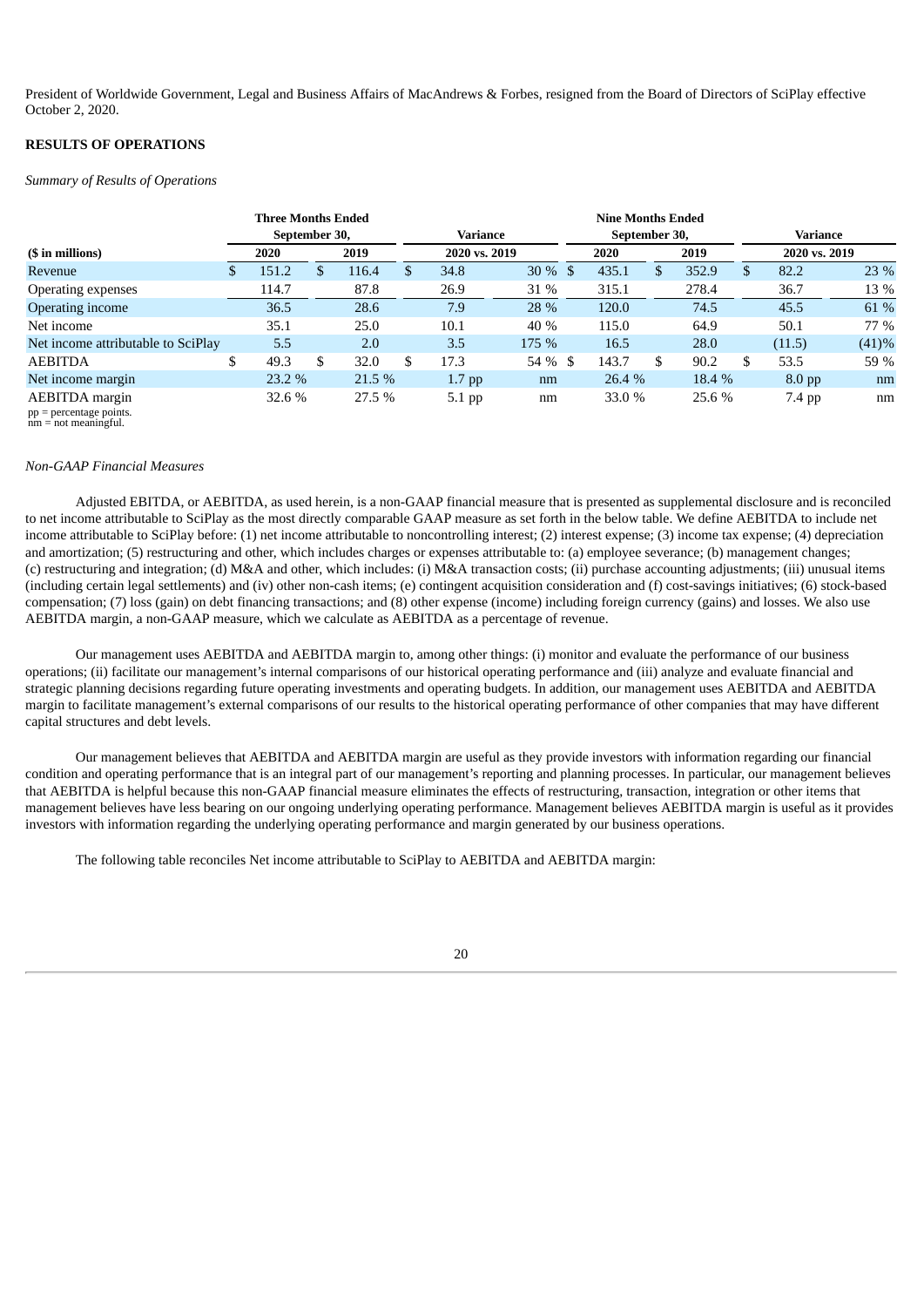|                                                    | <b>Three Months Ended</b><br>September 30, | <b>Nine Months Ended</b><br>September 30, |        |      |        |     |        |  |
|----------------------------------------------------|--------------------------------------------|-------------------------------------------|--------|------|--------|-----|--------|--|
| (\$ in millions, except percentages)               | 2020                                       | 2019                                      |        | 2020 |        |     | 2019   |  |
| Net income attributable to SciPlay                 | \$<br>5.5                                  |                                           | 2.0    | \$.  | 16.5   | \$. | 28.0   |  |
| Net income attributable to noncontrolling interest | 29.6                                       |                                           | 23.0   |      | 98.5   |     | 36.9   |  |
| Net income                                         | 35.1                                       |                                           | 25.0   |      | 115.0  |     | 64.9   |  |
| Restructuring and other                            | 0.2                                        |                                           | 0.2    |      | 1.7    |     | 2.4    |  |
| Depreciation and amortization                      | 2.7                                        |                                           | 1.7    |      | 6.9    |     | 5.2    |  |
| Income tax expense                                 | 1.2                                        |                                           | 3.2    |      | 5.9    |     | 7.2    |  |
| Stock-based compensation                           | 9.9                                        |                                           | 1.5    |      | 15.1   |     | 8.1    |  |
| Other expense (income), net                        | 0.2                                        |                                           | 0.4    |      | (0.9)  |     | 2.4    |  |
| <b>AEBITDA</b>                                     | 49.3                                       |                                           | 32.0   |      | 143.7  |     | 90.2   |  |
| Revenue                                            | \$<br>151.2                                |                                           | 116.4  |      | 435.1  |     | 352.9  |  |
| Net income margin (Net income/Revenue)             | 23.2 %                                     |                                           | 21.5 % |      | 26.4 % |     | 18.4 % |  |
| AEBITDA margin (AEBITDA/Revenue)                   | 32.6 %                                     |                                           | 27.5 % |      | 33.0 % |     | 25.6 % |  |
| Royalties for Scientific Games Corporation IP      | \$                                         |                                           |        |      |        |     | 10.2   |  |

#### *Revenue, Key Performance Indicators and Other Metrics*

|                  | <b>Three Months Ended</b> |       | <b>Nine Months Ended</b> |               |           |  |               |  |       |  |               |      |  |
|------------------|---------------------------|-------|--------------------------|---------------|-----------|--|---------------|--|-------|--|---------------|------|--|
|                  | September 30,             |       | Variance                 |               |           |  | September 30, |  |       |  | Variance      |      |  |
| (\$ in millions) | 2020                      | 2019  |                          | 2020 vs. 2019 |           |  | 2020          |  | 2019  |  | 2020 vs. 2019 |      |  |
| Mobile           | 131.8                     | 97.7  |                          | 34.1          | $35\%$ \$ |  | 377.3         |  | 292.8 |  | 84.5          | 29 % |  |
| Web              | 19.4                      | 18.7  |                          | 0.7           | 4 %       |  | 57.8          |  | 60.1  |  | (2.3)         | (4)% |  |
| Total revenue    | 151.2                     | 116.4 |                          | 34.8          | 30%       |  | 435.          |  | 352.9 |  | 82.2          | 23 % |  |

Revenue information by geography is summarized as follows:

|                  | <b>Three Months Ended</b> |  |              | <b>Nine Months Ended</b> |               |  |              |  |              |  |      |               |  |  |
|------------------|---------------------------|--|--------------|--------------------------|---------------|--|--------------|--|--------------|--|------|---------------|--|--|
|                  | September 30,             |  |              | Variance                 | September 30, |  |              |  | Variance     |  |      |               |  |  |
| (\$ in millions) | $2020^{(1)}$              |  | $2019^{(2)}$ | 2020 vs. 2019            |               |  | $2020^{(1)}$ |  | $2019^{(2)}$ |  |      | 2020 vs. 2019 |  |  |
| North America    | L38.5                     |  | 108.8        | 29.7                     | $27\%$        |  | 399.1        |  | 328.3        |  | 70.8 | 22 %          |  |  |
| International    | 12.7                      |  | 7.6          | 5.1                      | 67 %          |  | 36.0         |  | 24.6         |  | 11.4 | 46 %          |  |  |
| Total revenue    | 151.2                     |  | 116.4        | 34.8                     | 30%           |  | 435.1        |  | 352.9        |  | 82.2 | 23 %          |  |  |

(1) For the three and nine months ended September 30, 2020, North America revenue includes revenue derived from the U.S., Canada and Mexico. As a result of enhancements in the<br>technologies and processes we use to obtain cu provider<br>(2) For the three and nine months ended September 30, 2019, revenue is disaggregated between the U.S. and International. Revenues are assumed to be derived from the U.S. when data on<br>geographical location was not

The following reflects our Key Performance Indicators and Other Metrics:

We manage our business by tracking several key performance indicators, each of which is referred to in our discussion of operating results. Our key performance indicators are impacted by several factors that could cause them to fluctuate on a quarterly basis, such as platform providers' policies, restrictions, seasonality, user connectivity and addition of new content to certain portfolios of games. Future growth in players and engagement will depend on our ability to retain current players, attract new players, launch new games and features and expand into new markets and distribution platforms.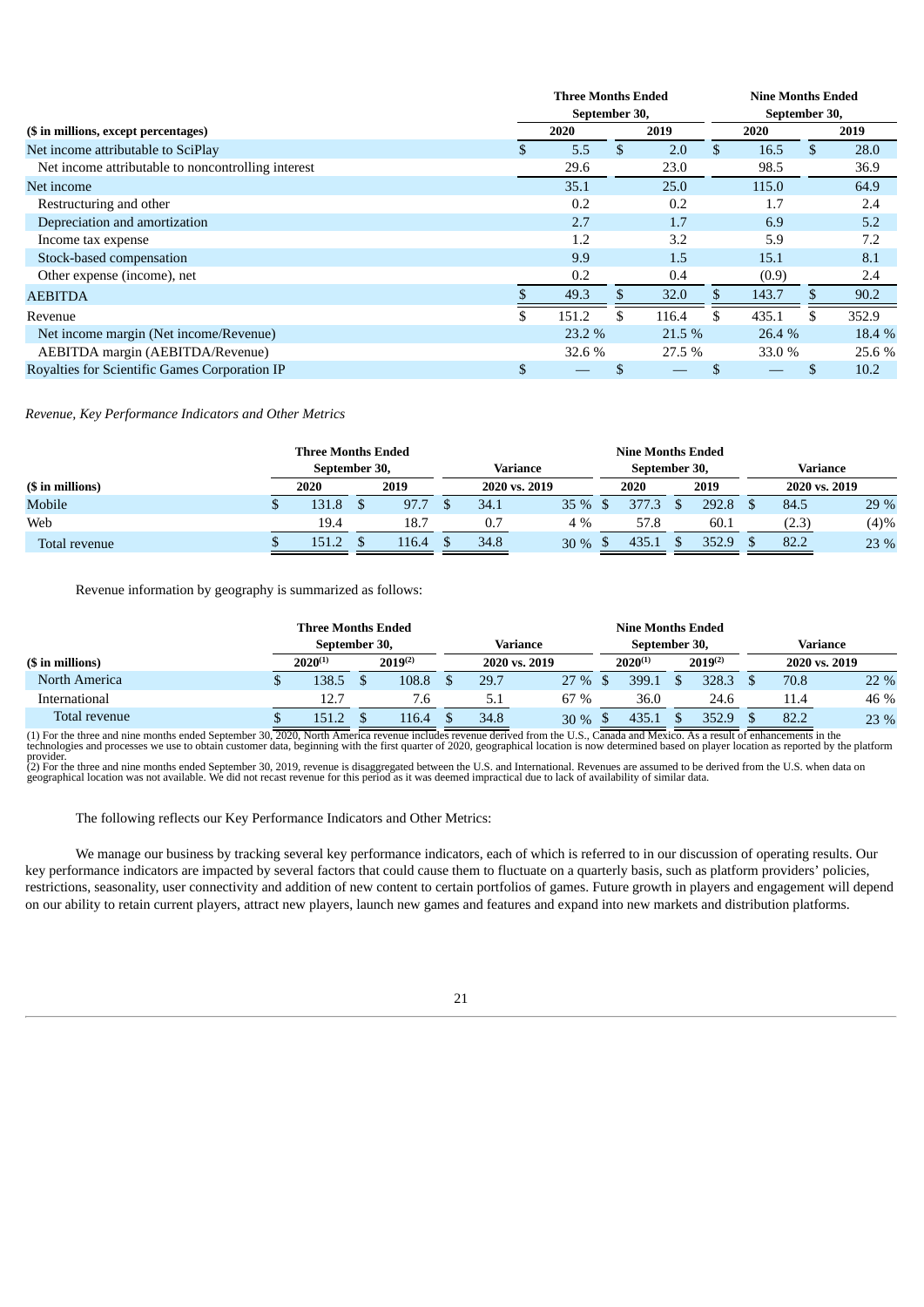For a description of the definitions of our key performance indicators and other metrics and their usefulness to our investors, see "Management's Discussion and Analysis of Financial Condition and Results of Operations" included in our 2019 Form 10-K.

|                                                                                        | <b>Nine Months Ended</b> |               |              |         |    |                   |             |  |               |     |         |               |          |        |  |
|----------------------------------------------------------------------------------------|--------------------------|---------------|--------------|---------|----|-------------------|-------------|--|---------------|-----|---------|---------------|----------|--------|--|
| (in millions, except ARPDAU, Average<br>monthly revenue per payer, and<br>percentages) |                          | September 30, |              |         |    | Variance          |             |  | September 30, |     |         |               | Variance |        |  |
|                                                                                        |                          | 2020          |              | 2019    |    | 2020 vs. 2019     |             |  | 2020<br>2019  |     |         | 2020 vs. 2019 |          |        |  |
| <b>Mobile Penetration</b>                                                              |                          |               | 87 %<br>84 % |         |    | 3.0 <sub>pp</sub> | nm          |  | 87 %          |     | 83 %    |               | $4.0$ pp | nm     |  |
| Average MAU                                                                            |                          | 7.3           |              | 7.8     |    | (0.5)             | (6.4)%      |  | 7.6           |     | 8.1     |               | (0.5)    | (6.2)% |  |
| Average DAU                                                                            |                          | 2.6           |              | 2.7     |    | (0.1)             | $(3.7)\%$   |  | 2.7           |     | 2.7     |               |          | $-$ %  |  |
| <b>ARPDAU</b>                                                                          | \$                       | 0.63          | \$           | 0.47    | \$ | 0.16              | 34.0 $%$ \$ |  | 0.59          | \$. | 0.48    | \$.           | 0.11     | 22.9 % |  |
| <b>Average MPUs</b>                                                                    |                          | 0.5           |              | 0.5     |    |                   | $-$ %       |  | 0.5           |     | 0.5     |               |          | $-$ %  |  |
| Average monthly revenue per payer \$                                                   |                          | 94.10         | \$           | 84.90   | \$ | 9.20              | $10.8\%$ \$ |  | 92.94         | \$. | 80.94   | \$.           | 12.00    | 14.8 % |  |
| Payer conversion rate                                                                  |                          | $7.3\%$       |              | 5.8 $%$ |    | $1.5$ pp          | nm          |  | 6.8%          |     | 6.0 $%$ |               | $0.8$ pp | nm     |  |
| pp = percentage points.<br>$nm = not meaningful.$                                      |                          |               |              |         |    |                   |             |  |               |     |         |               |          |        |  |

Mobile platform revenue increased for both comparable periods due to increased player engagement as a result of the stay at home measures across North America and other countries and ongoing popularity of *Jackpot Party Casino, Gold Fish Casino, Quick Hits Slots,* and *MONOPOLY Slots.* Web platform revenues increased for the three months ended September 30, 2020 primarily due to the stay at home measure across North America and other countries. For the nine months ended September 30, 2020, web platform revenues decreased due to the continued trend of players migrating from web to mobile platforms to play our games.

ARPDAU, average monthly revenue per payer, and payer conversion rates increased for both comparable periods due to stay at home measures across North America and other countries, introduction of new content and features, and ongoing popularity of our games. Average monthly revenue per player increased for both periods due to higher revenue and lower average MAU and average DAU base.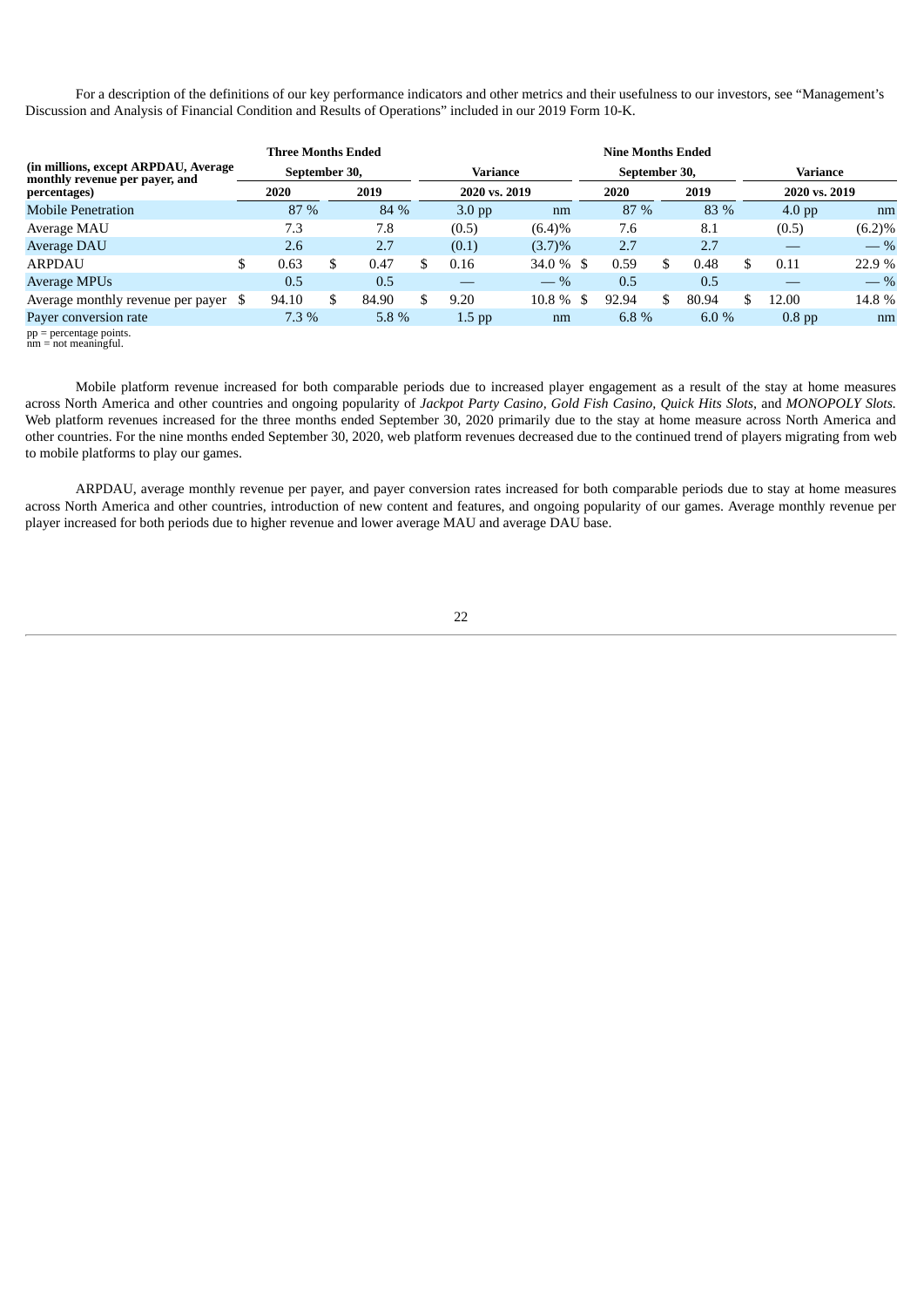### *Operating Expenses*

|                                                       |      | <b>Three Months Ended</b> |  |      |  |               |       |                              |         |                         |  |  |  |
|-------------------------------------------------------|------|---------------------------|--|------|--|---------------|-------|------------------------------|---------|-------------------------|--|--|--|
|                                                       |      | September 30,             |  |      |  | Variance      |       | <b>Percentage of Revenue</b> |         |                         |  |  |  |
| (\$ in millions)                                      | 2020 |                           |  | 2019 |  | 2020 vs. 2019 |       | 2020                         | 2019    | 2020 vs. 2019<br>Change |  |  |  |
| Select operating expenses:                            |      |                           |  |      |  |               |       |                              |         |                         |  |  |  |
| Cost of revenue <sup>(1)</sup>                        |      | 48.0                      |  | 36.9 |  | 11.1          | 30%   | 31.7 %                       | 31.7 %  | $-\mathsf{pp}$          |  |  |  |
| Sales and marketing $(1)$                             |      | 33.7                      |  | 32.9 |  | 0.8           | 2%    | 22.3 %                       | 28.3 %  | $(6.0)$ pp              |  |  |  |
| General and administrative $^{\left(1\right)}$        |      | 21.3                      |  | 9.8  |  | 11.5          | 117 % | 14.1 %                       | $8.4\%$ | 5.7 pp                  |  |  |  |
| Research and development $^{\scriptscriptstyle{(1)}}$ |      | 8.8                       |  | 6.3  |  | 2.5           | 40 %  | 5.8 $%$                      | 5.4%    | $0.4$ pp                |  |  |  |
|                                                       |      |                           |  |      |  |               |       |                              |         |                         |  |  |  |

(1) Excludes depreciation and amortization.

pp = percentage points.

|                                           |      | <b>Nine Months Ended</b> |  |       |  |               |        |                              |        |                         |  |  |  |
|-------------------------------------------|------|--------------------------|--|-------|--|---------------|--------|------------------------------|--------|-------------------------|--|--|--|
|                                           |      | September 30,            |  |       |  | Variance      |        | <b>Percentage of Revenue</b> |        |                         |  |  |  |
| (\$ in millions)                          | 2020 |                          |  | 2019  |  | 2020 vs. 2019 |        | 2020                         | 2019   | 2020 vs. 2019<br>Change |  |  |  |
| Select operating expenses:                |      |                          |  |       |  |               |        |                              |        |                         |  |  |  |
| Cost of revenue $^{(1)}$                  |      | 138.5                    |  | 123.1 |  | 15.4          | $13\%$ | 31.8 %                       | 34.9 % | $(3.1)$ pp              |  |  |  |
| Sales and marketing $(1)$                 |      | 97.0                     |  | 98.4  |  | (1.4)         | (1)%   | 22.3 %                       | 27.9 % | $(5.6)$ pp              |  |  |  |
| General and administrative <sup>(1)</sup> |      | 46.7                     |  | 31.2  |  | 15.5          | 50 %   | 10.7 %                       | 8.8%   | $1.9$ pp                |  |  |  |
| Research and development <sup>(1)</sup>   |      | 24.3                     |  | 18.1  |  | 6.2           | 34 %   | 5.6%                         | 5.1%   | $0.5$ pp                |  |  |  |
|                                           |      |                          |  |       |  |               |        |                              |        |                         |  |  |  |

(1) Excludes depreciation and amortization. pp = percentage points.

#### *Cost of Revenue*

For the three and nine months ended September 30, 2020 our cost of revenue increased in line with our revenues. For the nine months ended September 30, 2020 the increase was partially offset by the decrease of \$10.2 million in IP royalties due to the revised IP License Agreement.

### *Sales and Marketing*

Sales and marketing expenses as a percentage of revenue decreased by 6.0 and 5.6 percentage points for the three and nine months ended September 30, 2020, respectively, primarily as a result of fluctuations in the cost to acquire new players and the monetization results of players.

#### *General and Administrative*

For the three months ended September 30, 2020 general and administrative expenses increased primarily due to a \$8.4 million increase in stockbased incentive compensation related to the attainment of higher performance metrics, a \$1.6 million increase in salaries and benefits, and a \$1.3 million increase in professional legal services fees.

For the nine months ended September 30, 2020 general and administrative expenses increased primarily due to a \$7.0 million increase in stockbased incentive compensation, \$2.9 million increase in professional legal services fees, a \$3.5 million increase in salary and benefit costs due to additional headcount, and a \$1.6 million increase in insurance premiums.

#### *Research and Development*

For the three and nine months ended September 30, 2020 research and development expenses increased primarily as a result of an increase of \$2.1 million and \$5.4 million, respectively, in salary and benefit costs primarily due to a 13% increase in headcount.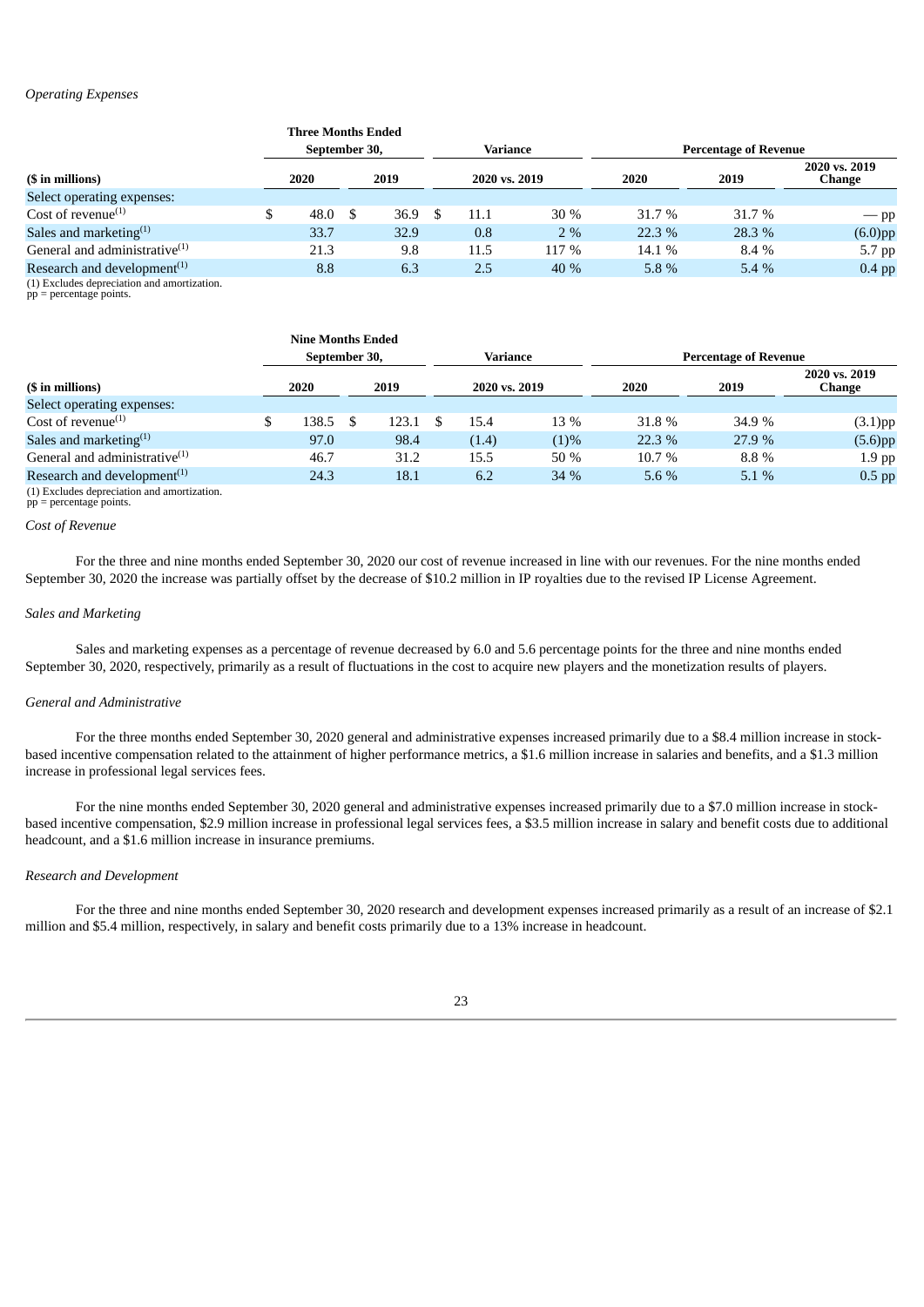## *Net Income and AEBITDA*

For the three and nine months ended September 30, 2020 net income and AEBITDA increased primarily due to an increase in revenue and a decrease in IP royalties as described above, partially offset by the increases in operating expenses, as described above.

Net income margin improved by 1.7 and 8.0 percentage points and AEBITDA margin improved by 5.1 and 7.4 percentage points for the three and nine months ended September 30, 2020, respectively, as a result of the above stated drivers.

## *Other Factors Affecting Net Income Attributable to SciPlay*

|                                                       |    | <b>Three Months Ended</b> |  |      |               | <b>Nine Months Ended</b> |     |      |                                                                                                                                                                                                                                                                                                                                                                                                         |  |  |  |  |
|-------------------------------------------------------|----|---------------------------|--|------|---------------|--------------------------|-----|------|---------------------------------------------------------------------------------------------------------------------------------------------------------------------------------------------------------------------------------------------------------------------------------------------------------------------------------------------------------------------------------------------------------|--|--|--|--|
|                                                       |    | September 30,             |  |      | September 30, |                          |     |      | <b>Factors Affecting Net Income Attributable to SciPlay</b>                                                                                                                                                                                                                                                                                                                                             |  |  |  |  |
| (\$ in millions)                                      |    | 2020                      |  | 2019 |               | 2020                     |     | 2019 | 2020 vs. 2019                                                                                                                                                                                                                                                                                                                                                                                           |  |  |  |  |
| Income tax expense                                    | D. | 1.2                       |  | 3.2  | -S            | 5.9                      | -\$ |      | 7.2 Our effective income tax rates were 3.3% and 4.9%, respectively, for<br>the three and nine months ended September 30, 2020 and 11.3% and<br>10.0% respectively, for the three and nine months ended September 30,<br>2019. The change in effective tax rates is primarily driven by the<br>noncontrolling interest portion of pretax income, for which we do not<br>record an income tax provision. |  |  |  |  |
| Net income attributable to<br>noncontrolling interest |    | 29.6                      |  | 23.0 |               | 98.5                     |     |      | 36.9 The change in net income attributable to noncontrolling interest for<br>three and nine months ended September 30, 2020 and 2019 is<br>primarily due to the period before the IPO, for which no<br>noncontrolling interest existed and the increase in net income as<br>described above.                                                                                                            |  |  |  |  |

# **RECENTLY ISSUED ACCOUNTING GUIDANCE**

For a description of recently issued accounting pronouncements, see Note 1.

# **CRITICAL ACCOUNTING ESTIMATES**

For a description of our policies regarding our critical accounting estimates, see "Critical Accounting Estimates" in our 2019 Form 10-K. There have been no significant changes in our critical accounting estimate policies or the application or the results of the application of those policies to our condensed consolidated financial statements.

## **LIQUIDITY, CAPITAL RESOURCES AND WORKING CAPITAL**

#### *Introduction*

SciPlay is a holding company, with no material assets other than its ownership of SciPlay Parent LLC interests, no operating activities on its own and no independent means of generating revenue or cash flow. Operations are carried out by SciPlay Parent LLC and its subsidiaries, and we depend on distributions from SciPlay Parent LLC to pay our taxes and expenses. SciPlay Parent LLC's ability to make distributions to us is restricted by the terms of the \$150.0 million revolving credit facility agreement (the "Revolver") by and among SciPlay Holding, as the borrower, SciPlay Parent LLC, as a guarantor, the subsidiary guarantors party thereto, the lenders party thereto and Bank of America, N.A., as administrative agent and collateral agent, and may be restricted by any future credit agreement we or our subsidiaries enter into, any future debt or preferred equity securities we or our subsidiaries issue, other contractual restrictions or applicable Nevada law.

We have funded our operations primarily through cash flows from operating activities. Based on our current plans and market conditions, we believe that cash flows generated from our operations and borrowing capacity under the Revolver will be sufficient to satisfy our anticipated cash requirements for the foreseeable future. However, we intend to continue to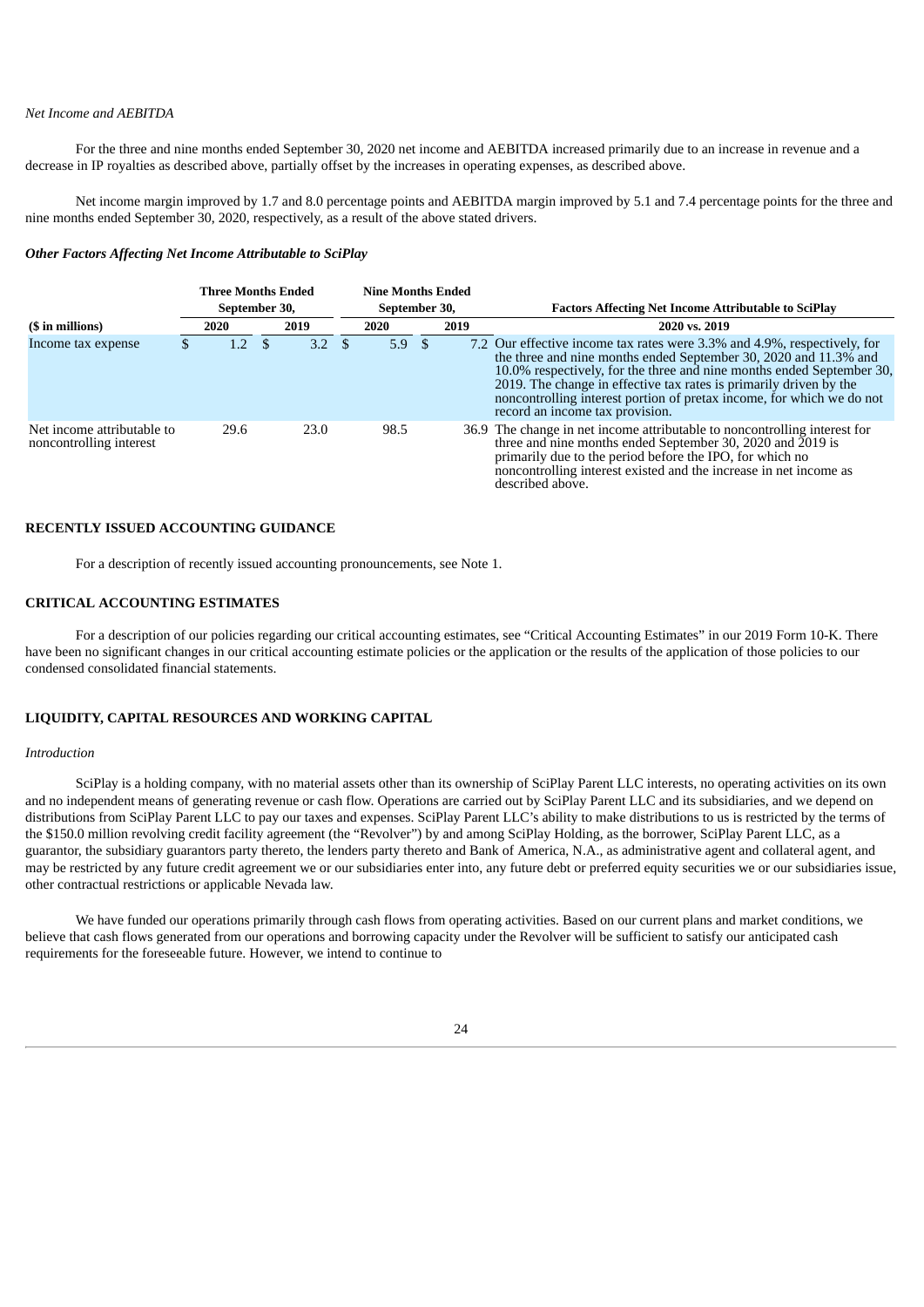make significant investments to support our business growth and may require additional funds to respond to business challenges, including the need to develop new games and features or enhance our existing games, improve our operating infrastructure or acquire complementary businesses, personnel and technologies. Accordingly, we may need to engage in equity or debt financings to secure additional funds. We may not be able to obtain additional financing on terms favorable to us, if at all. If we are unable to obtain adequate financing or financing on terms satisfactory to us when we require it, our ability to continue to support our business growth and to respond to business challenges could be significantly impaired, and our business may be harmed.

### *Dividend Policy*

We have never paid any cash dividends on our common stock and do not presently intend to pay cash dividends on our common stock. However, we reconsider our dividend policy on a regular basis and may determine in the future to declare or pay cash dividends on our common stock. Under the terms of the Revolver, we are limited in our ability to pay cash dividends or make certain other restricted payments (other than stock dividends) on our common stock.

#### *Revolving Credit Facility*

For a description of the Revolver, see "Liquidity, Capital Resources and Working Capital" in our 2019 Form 10-K. There have been no material changes related to the Revolver disclosed in our 2019 Form 10-K. The Revolver was undrawn as of September 30, 2020. We were in compliance with the financial covenants under the Revolver as of September 30, 2020.

### *Changes in Cash Flows*

The following table presents a summary of our cash flows for the periods indicated:

|                                                                               | <b>Nine Months Ended</b> |  |       |  |  |
|-------------------------------------------------------------------------------|--------------------------|--|-------|--|--|
|                                                                               | September 30,            |  |       |  |  |
| (\$ in millions)                                                              | 2020                     |  | 2019  |  |  |
| Net cash provided by operating activities                                     | 131.9                    |  | 60.3  |  |  |
| Net cash used in investing activities                                         | (17.6)                   |  | (6.5) |  |  |
| Net cash (used in) provided by financing activities                           | (14.6)                   |  | 17.1  |  |  |
| Effect of exchange rate changes on cash, cash equivalents and restricted cash |                          |  | 0.4   |  |  |
| Increase in cash, cash equivalents and restricted cash                        | 99.7                     |  | 71.3  |  |  |

Net cash provided by operating activities increased primarily due to higher earnings, which was partially offset by a \$4.0 million payment of contingent acquisition consideration and an increase in accounts receivable related to the timing of payments from our platform providers.

Net cash used in investing activities increased primarily due to \$12.6 million in net cash paid in relation to the acquisition of Come2Play.

Net cash used in financing activities increased primarily due to \$2.5 million in payments made under the TRA and \$11.8 million in distributions to Parent and affiliates during the nine months ended September 30, 2020 compared to net IPO proceeds received during the second quarter of 2019.

## **Off Balance Sheet Obligations**

As of September 30, 2020, we did not have any significant off-balance sheet arrangements.

# **Contractual Obligations**

There have been no material changes to our contractual obligations disclosed in our 2019 Form 10-K.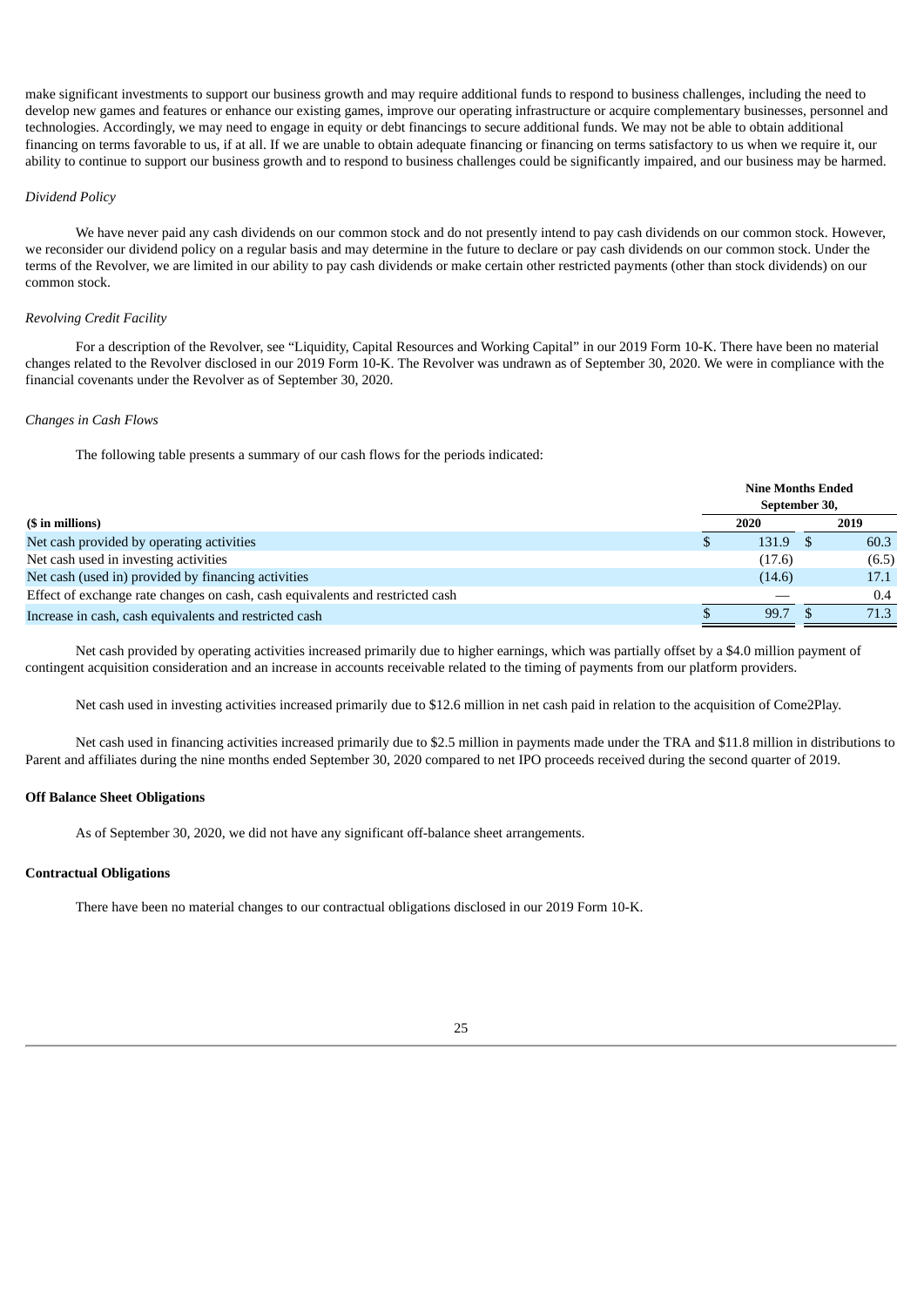### <span id="page-25-0"></span>**Item 3. Quantitative and Qualitative Disclosures about Market Risk**

As of September 30, 2020, we had no material exposure to market risks.

#### <span id="page-25-1"></span>**Item 4. Controls and Procedures**

Under the supervision and with the participation of our management, including the Chief Executive Officer and Chief Financial Officer, we have evaluated the effectiveness of our disclosure controls and procedures as required by Exchange Act Rule 13a-15(b) as of the end of the period covered by this report. Based on that evaluation, the Chief Executive Officer and Chief Financial Officer have concluded that these disclosure controls and procedures are effective as of September 30, 2020.

There were no changes in our internal control over financial reporting during the quarter ended September 30, 2020 that have materially affected, or are reasonably likely to materially affect, our internal control over financial reporting.

# <span id="page-25-3"></span><span id="page-25-2"></span>**PART II. OTHER INFORMATION Item 1. Legal Proceedings**

For a description of our legal proceedings, see Note 8.

### <span id="page-25-4"></span>**Item 1A. Risk Factors**

There have been no material changes in our risk factors from those disclosed under Item 1A "Risk Factors" included in our 2019 Form 10-K, except as noted below.

#### The recent COVID-19 pandemic and similar health epidemics, contagious disease outbreaks and public perception thereof, could significantly disrupt our operations and adversely affect our business, results of operations, cash flows or financial condition.

<span id="page-25-5"></span>The recent outbreak of a novel strain of coronavirus, COVID-19, and public perception thereof, have contributed to consumer unease and may lead to decreased discretionary spending, which may have a negative effect on us. Other future health epidemics or contagious disease outbreaks could do the same. We cannot predict the ultimate effects that the outbreak of COVID-19, any resulting social, political and economic conditions and decrease in discretionary spending may have on us, as they would be expected to impact our consumers and business partners in varied ways in different communities. Our revenue is driven by players' disposable incomes and level of social casino gaming activity. The recent outbreak of COVID-19 has led to economic and financial uncertainty for many consumers and may reduce the disposable incomes of social casino game players resulting in fewer players purchasing coins, chips and cards, which would negatively impact our results of operations, cash flows and financial condition. The extent to which we are able to sustain the increased player engagement that we experienced during the first half of this year as a result of the stay at home measures across the U.S. is uncertain, as player engagement has already and may continue to recede. Furthermore, this outbreak of COVID-19 has caused, and may continue to cause us and certain of our business partners, including Scientific Games, who provides services to us under the Intercompany Service Agreement, to implement temporary adjustment of work schemes allowing employees to work from home and collaborate remotely. We have taken measures to monitor and reduce the impact of the outbreak, including putting in place a global crisis monitoring team, protocols for responding when employees are infected and enhanced cleaning procedures at all sites but there can be no assurance these will be sufficient to mitigate the risks faced by our and our partners' work forces. We may experience lower work efficiency and productivity, which may adversely affect our service quality, and our business operations have been and could be disrupted if and/or when any of our employees has been or is suspected of infection, since this has or may cause our employees to be quarantined and/or our offices to be temporarily shut down. We will continue to incur costs for our operations, and our revenues during this period are difficult to predict. As a result of any of the above developments, our business, results of operations, cash flows or financial condition for the full fiscal year of 2020 may be adversely affected by the COVID-19 outbreak. The extent to which this outbreak impacts our results of operations will depend on future developments, which are highly uncertain and unpredictable, including new information which may emerge concerning the severity and duration of this outbreak and the actions taken by governmental authorities and us to contain it or treat its impact.

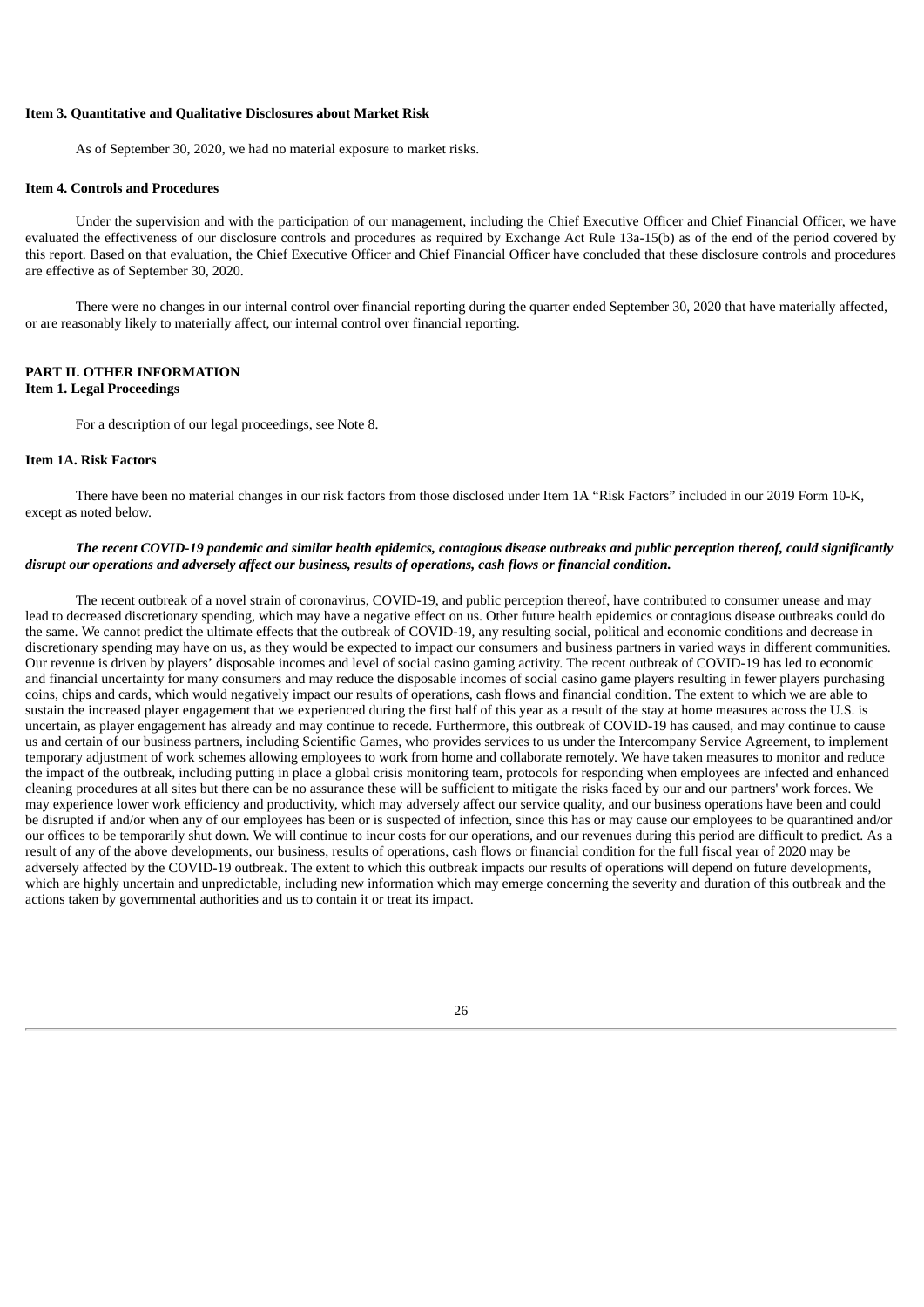# **Item 2. Unregistered Sales of Equity Securities**

There was no stock repurchase activity during the three months ended September 30, 2020.

# <span id="page-26-0"></span>**Item 3. Defaults Upon Senior Securities**

None.

# <span id="page-26-1"></span>**Item 4. Mine Safety Disclosures**

Not applicable.

# <span id="page-26-2"></span>**Item 5. Other Information**

<span id="page-26-3"></span>None.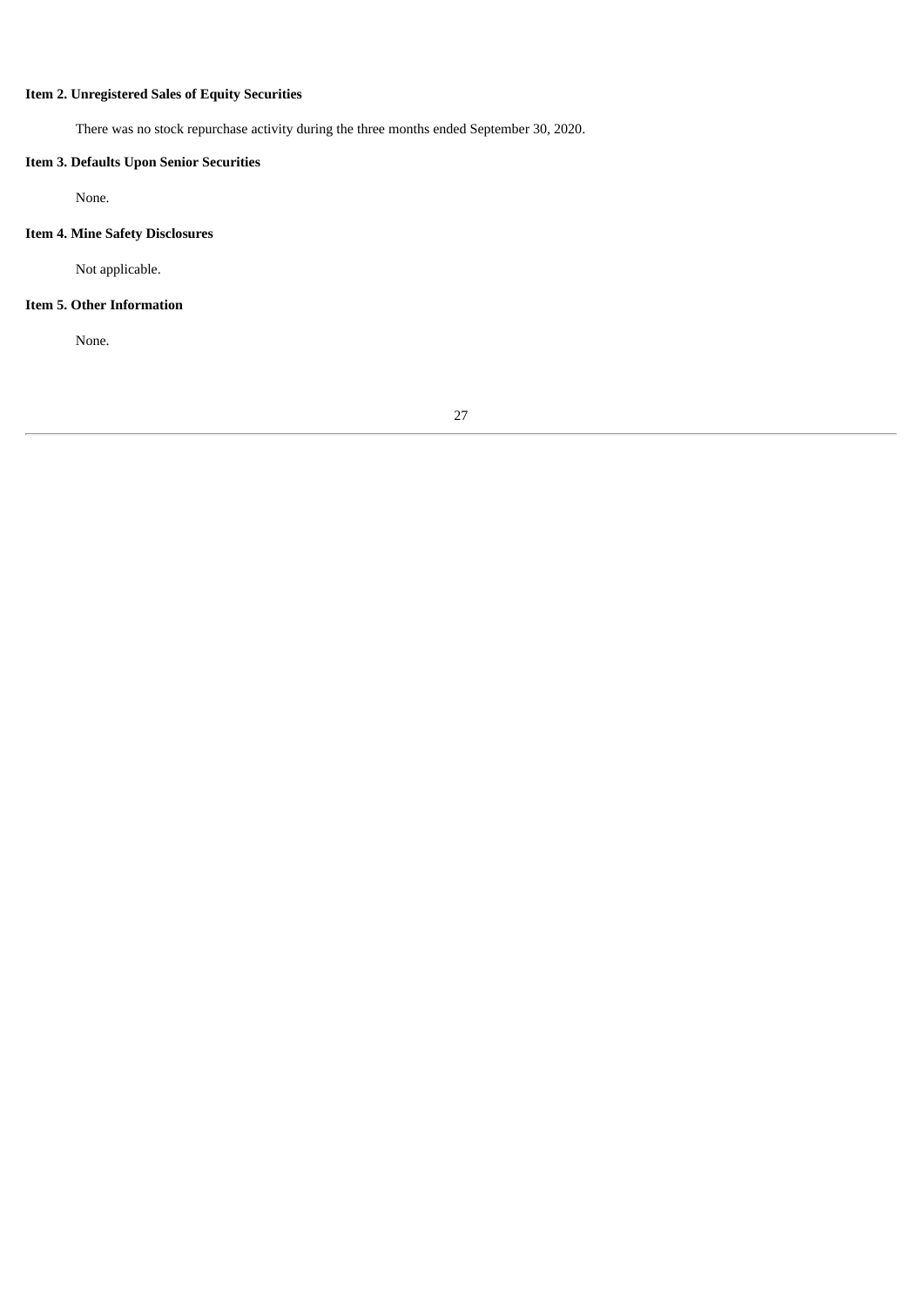| Item 6. Exhibits                |                                                                                                                                                                                                       |
|---------------------------------|-------------------------------------------------------------------------------------------------------------------------------------------------------------------------------------------------------|
| <b>Exhibit</b><br><b>Number</b> | <b>Description</b>                                                                                                                                                                                    |
| 3.1                             | Amended and Restated Articles of Incorporation of SciPlay Corporation (incorporated by reference to Exhibit 3.1 to SciPlay<br>Corporation's Current Report on Form 8-K filed on May 8, 2019).         |
| 3.2                             | Amended and Restated Bylaws of SciPlay Corporation (incorporated by reference to Exhibit 3.2 to SciPlay Corporation's Current Report<br>on Form 8-K filed on May 8, 2019).                            |
| 31.1                            | Certification of the Chief Executive Officer of SciPlay Corporation pursuant to Rule 13a-14(a), as adopted pursuant to Section 302 of the<br>Sarbanes-Oxley Act of 2002.*                             |
| 31.2                            | Certification of the Chief Financial Officer of SciPlay Corporation pursuant to Rule 13a-14(a), as adopted pursuant to Section 302 of the<br>Sarbanes-Oxley Act of 2002.*                             |
| 32.1                            | Certification of the Chief Executive Officer of SciPlay Corporation pursuant to Rule 13a-14(b) and 18 U.S.C. Section 1350, as adopted<br>pursuant to Section 906 of the Sarbanes-Oxley Act of 2002.** |
| 32.2                            | Certification of the Chief Financial Officer of SciPlay Corporation pursuant to Rule 13a-14(b) and 18 U.S.C. Section 1350, as adopted<br>pursuant to Section 906 of the Sarbanes-Oxley Act of 2002.** |
| 101.INS                         | Inline XBRL Instance Document - the instance document does not appear in the Interactive Data File because its XBRL tags are<br>embedded within the Inline XBRL document                              |
| 101.SCH                         | Inline XBRL Taxonomy Extension Schema Document                                                                                                                                                        |
| 101.CAL                         | Inline XBRL Taxonomy Extension Calculation Linkbase Document                                                                                                                                          |
| 101.DEF                         | Inline XBRL Taxonomy Extension Definition Label Linkbase Document                                                                                                                                     |
| 101.LAB                         | Inline XBRL Taxonomy Extension Label Linkbase Document                                                                                                                                                |
| 101.PRE                         | Inline XBRL Taxonomy Extension Presentation Linkbase Document                                                                                                                                         |
| 104                             | Cover Page Interactive Data File - the cover page interactive data file does not appear in the Interactive Data File because its XBRL tags<br>are embedded within the Inline XBRL document.           |
| *Filed herewith.                |                                                                                                                                                                                                       |

\*Filed herewith. \*\* Furnished herewith.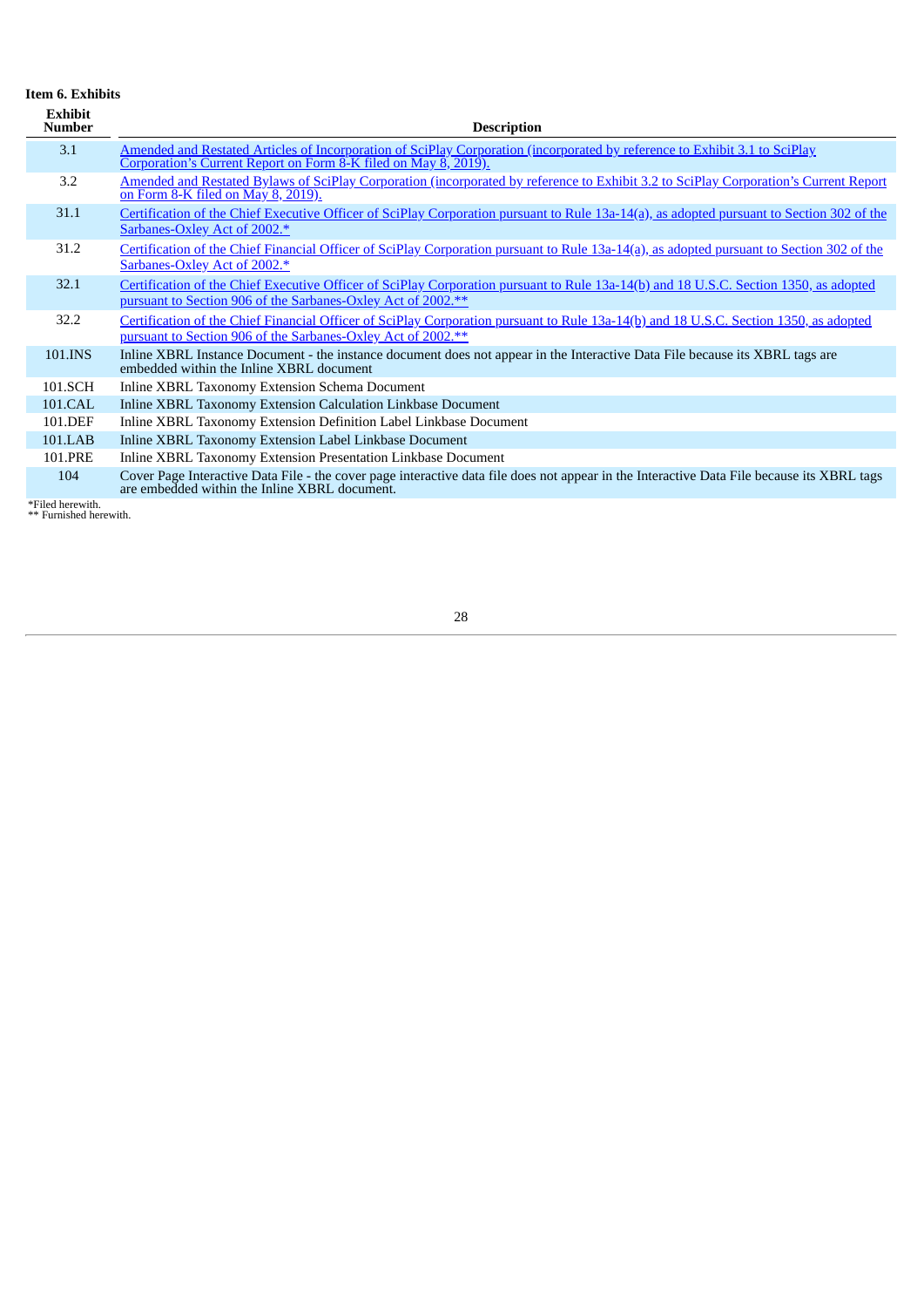# **SIGNATURES**

Pursuant to the requirements of the Securities Exchange Act of 1934, the registrant has duly caused this report to be signed on its behalf by the undersigned thereunto duly authorized.

|        | <b>SCIPLAY CORPORATION</b>             |  |  |  |  |  |  |  |  |
|--------|----------------------------------------|--|--|--|--|--|--|--|--|
|        | (Registrant)                           |  |  |  |  |  |  |  |  |
|        |                                        |  |  |  |  |  |  |  |  |
| By:    | /s/ Michael D. Cody                    |  |  |  |  |  |  |  |  |
| Name:  | Michael D. Cody                        |  |  |  |  |  |  |  |  |
| Title: | Chief Financial Officer                |  |  |  |  |  |  |  |  |
|        |                                        |  |  |  |  |  |  |  |  |
| By:    | /s/ Michael F. Winterscheidt           |  |  |  |  |  |  |  |  |
| Name:  | Michael F. Winterscheidt               |  |  |  |  |  |  |  |  |
| Title: | Chief Accounting Officer and Secretary |  |  |  |  |  |  |  |  |
|        |                                        |  |  |  |  |  |  |  |  |

Dated: November 4, 2020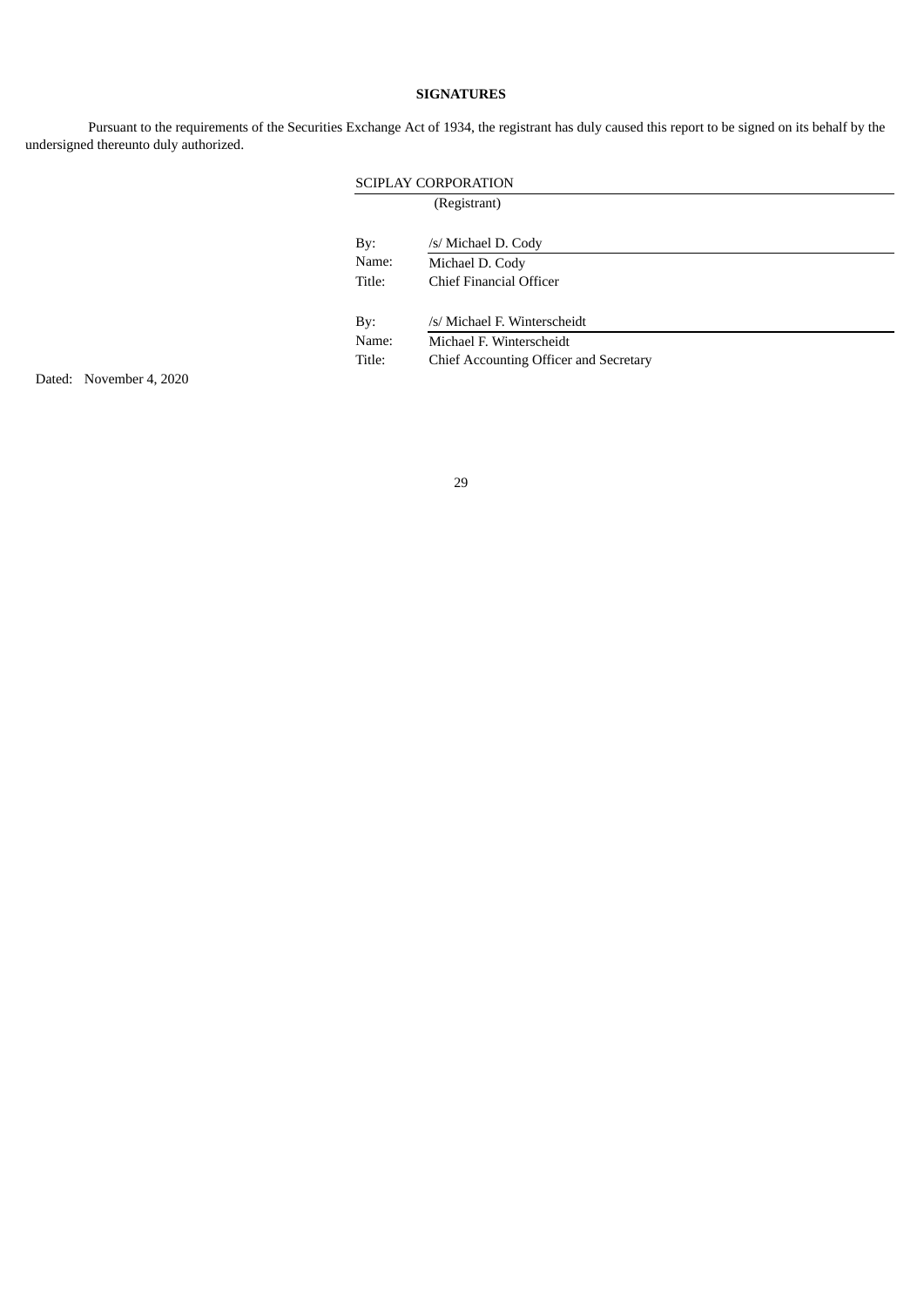### **Certification by Chief Executive Officer Pursuant to Section 302 of the Sarbanes-Oxley Act of 2002**

<span id="page-29-0"></span>I, Joshua J. Wilson, certify that:

1. I have reviewed this Quarterly Report on Form 10-Q of SciPlay Corporation;

2. Based on my knowledge, this report does not contain any untrue statement of a material fact or omit to state a material fact necessary to make the statements made, in light of the circumstances under which such statements were made, not misleading with respect to the period covered by this report;

3. Based on my knowledge, the financial statements, and other financial information included in this report, fairly present in all material respects the financial condition, results of operations and cash flows of the registrant as of, and for, the periods presented in this report;

4. The registrant's other certifying officer and I are responsible for establishing and maintaining disclosure controls and procedures (as defined in Exchange Act Rules 13a-15(e) and 15d-15(e)) for the registrant and have:

a) Designed such disclosure controls and procedures, or caused such disclosure controls and procedures to be designed under our supervision, to ensure that material information relating to the registrant, including its consolidated subsidiaries, is made known to us by others within those entities, particularly during the period in which this report is being prepared;

b) Evaluated the effectiveness of the registrant's disclosure controls and procedures and presented in this report our conclusions about the effectiveness of the disclosure controls and procedures, as of the end of the period covered by this report based on such evaluation; and

c) Disclosed in this report any change in the registrant's internal control over financial reporting that occurred during the registrant's most recent fiscal quarter (the registrant's fourth fiscal quarter in the case of an annual report) that has materially affected, or is reasonably likely to materially affect, the registrant's internal control over financial reporting; and

5. The registrant's other certifying officer and I have disclosed, based on our most recent evaluation of internal control over financial reporting, to the registrant's auditors and the audit committee of the registrant's board of directors (or persons performing the equivalent functions):

a) All significant deficiencies and material weaknesses in the design or operation of internal control over financial reporting which are reasonably likely to adversely affect the registrant's ability to record, process, summarize and report financial information; and

b) Any fraud, whether or not material, that involves management or other employees who have a significant role in the registrant's internal control over financial reporting.

Date: November 4, 2020

/s/ Joshua J. Wilson

Joshua J. Wilson Chief Executive Officer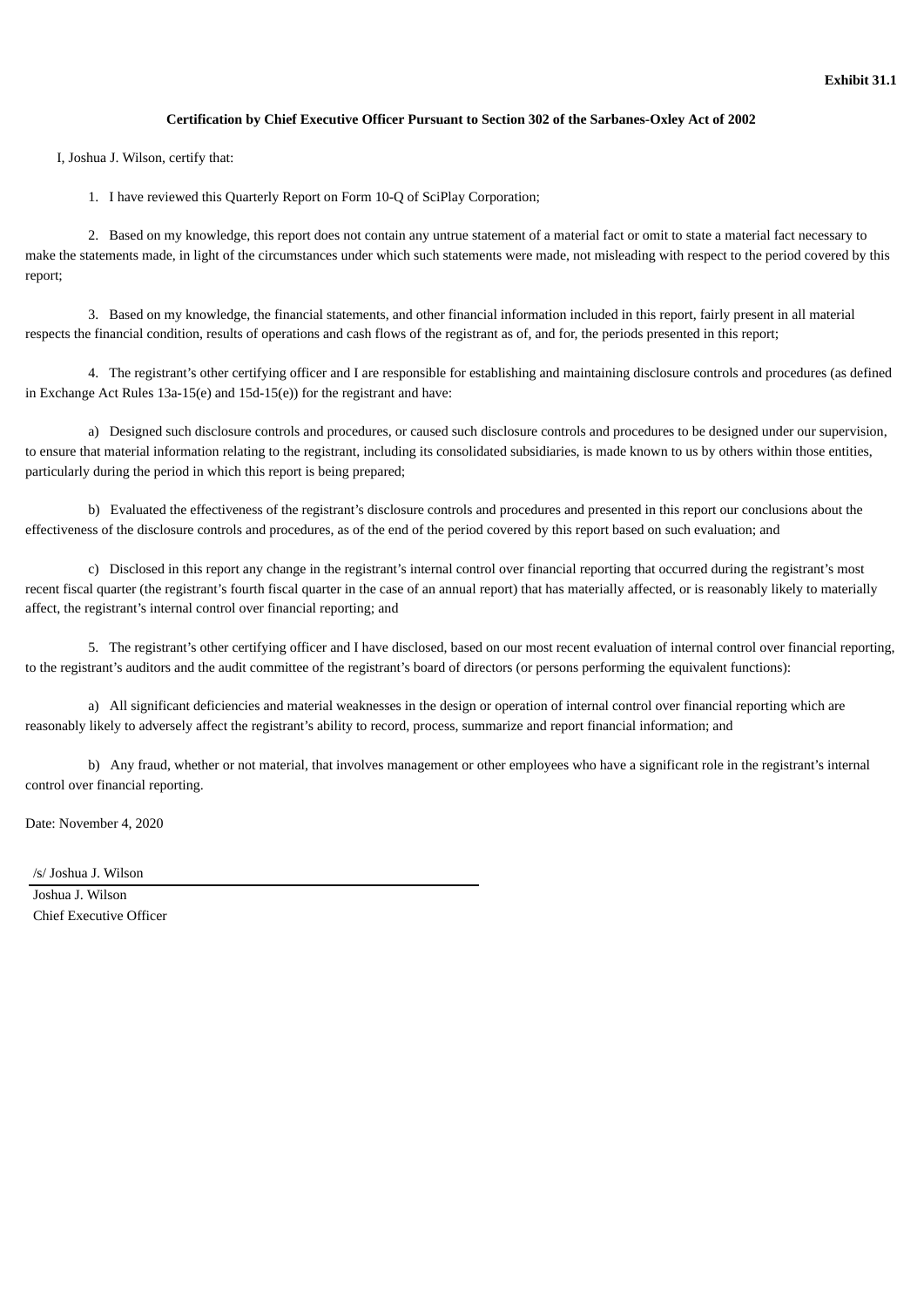# **Certification by Chief Financial Officer Pursuant to Section 302 of the Sarbanes-Oxley Act of 2002**

<span id="page-30-0"></span>I, Michael D. Cody, certify that:

1. I have reviewed this Quarterly Report on Form 10-Q of SciPlay Corporation;

2. Based on my knowledge, this report does not contain any untrue statement of a material fact or omit to state a material fact necessary to make the statements made, in light of the circumstances under which such statements were made, not misleading with respect to the period covered by this report;

3. Based on my knowledge, the financial statements, and other financial information included in this report, fairly present in all material respects the financial condition, results of operations and cash flows of the registrant as of, and for, the periods presented in this report;

4. The registrant's other certifying officer and I are responsible for establishing and maintaining disclosure controls and procedures (as defined in Exchange Act Rules 13a-15(e) and 15d-15(e)) for the registrant and have:

a) Designed such disclosure controls and procedures, or caused such disclosure controls and procedures to be designed under our supervision, to ensure that material information relating to the registrant, including its consolidated subsidiaries, is made known to us by others within those entities, particularly during the period in which this report is being prepared;

b) Evaluated the effectiveness of the registrant's disclosure controls and procedures and presented in this report our conclusions about the effectiveness of the disclosure controls and procedures, as of the end of the period covered by this report based on such evaluation; and

c) Disclosed in this report any change in the registrant's internal control over financial reporting that occurred during the registrant's most recent fiscal quarter (the registrant's fourth fiscal quarter in the case of an annual report) that has materially affected, or is reasonably likely to materially affect, the registrant's internal control over financial reporting; and

5. The registrant's other certifying officer and I have disclosed, based on our most recent evaluation of internal control over financial reporting, to the registrant's auditors and the audit committee of the registrant's board of directors (or persons performing the equivalent functions):

a) All significant deficiencies and material weaknesses in the design or operation of internal control over financial reporting which are reasonably likely to adversely affect the registrant's ability to record, process, summarize and report financial information; and

b) Any fraud, whether or not material, that involves management or other employees who have a significant role in the registrant's internal control over financial reporting.

Date: November 4, 2020

/s/ Michael D. Cody

Michael D. Cody Chief Financial Officer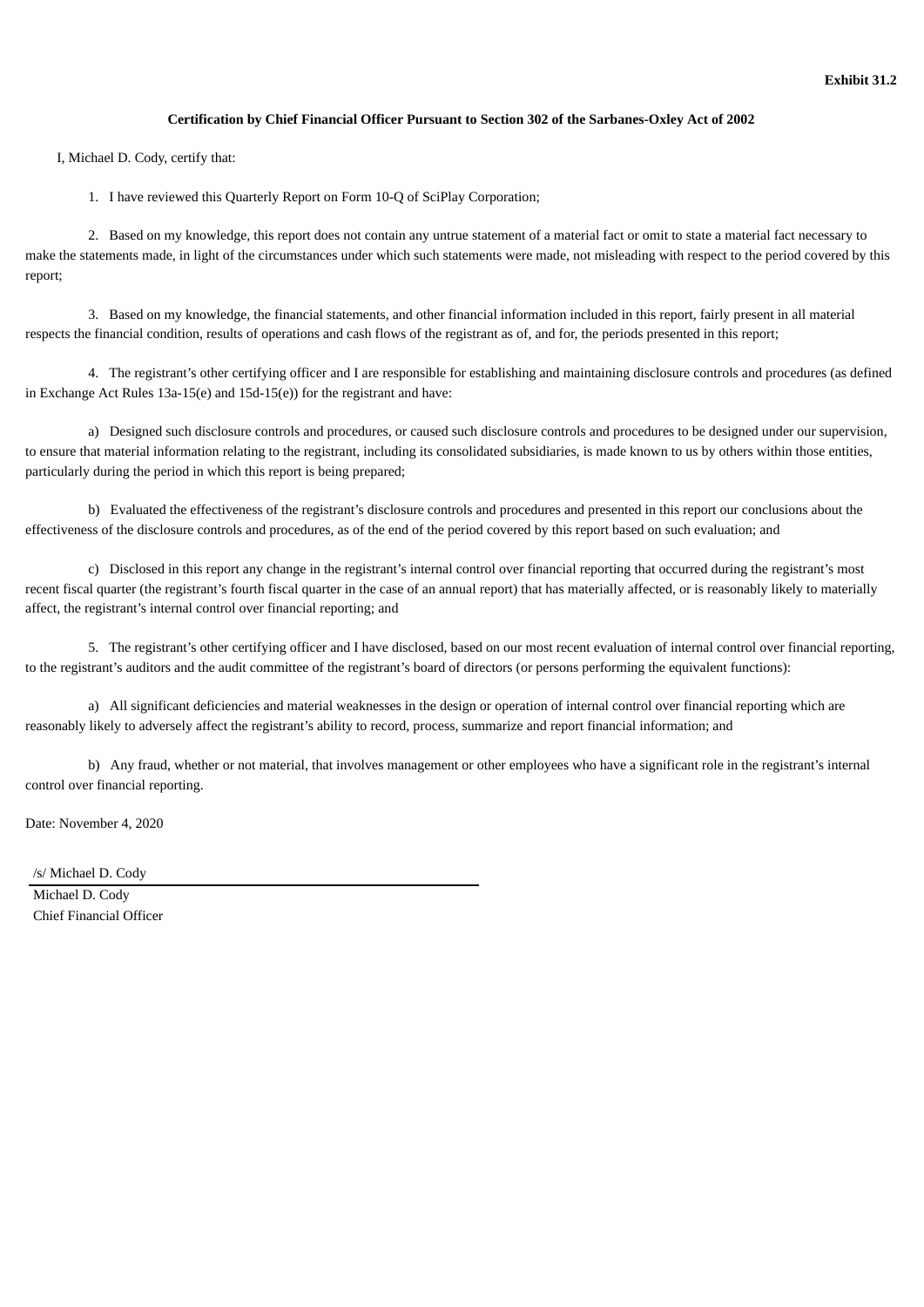# **CERTIFICATION PURSUANT TO 18 U.S.C. SECTION 1350, AS ADOPTED PURSUANT TO SECTION 906 OF THE SARBANES-OXLEY ACT OF 2002**

<span id="page-31-0"></span>In connection with the Quarterly Report of SciPlay Corporation (the "Company") on Form 10-Q for the period ended September 30, 2020 as filed with the Securities and Exchange Commission on the date hereof (the "Report"), I, Joshua J. Wilson, Chief Executive Officer of the Company, certify, pursuant to 18 U.S.C. § 1350, as adopted pursuant to Section 906 of the Sarbanes-Oxley Act of 2002, that, to my knowledge:

- (1) The Report fully complies with the requirements of Section 13(a) or 15(d) of the Securities Exchange Act of 1934; and
- (2) The information contained in the Report fairly presents, in all material respects, the financial condition and results of operations of the Company.

A signed original of this written statement required by Section 906 has been provided to the Company and will be retained by the Company and furnished to the Securities and Exchange Commission or its staff upon request.

/s/ Joshua J. Wilson

Joshua J. Wilson Chief Executive Officer November 4, 2020